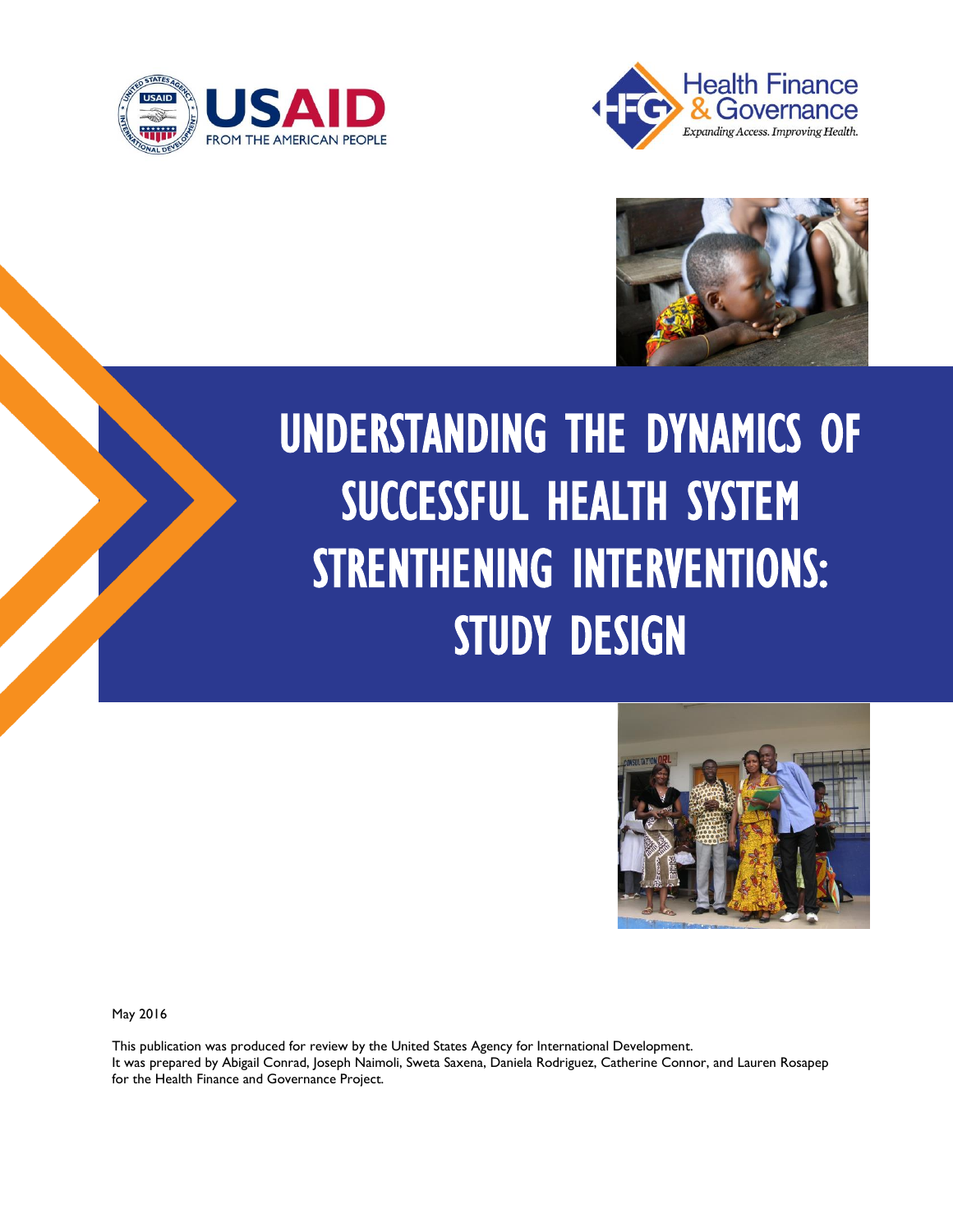#### **The Health Finance and Governance Project**

USAID's Health Finance and Governance (HFG) project helps to improve health in developing countries by expanding people's access to health care. Led by Abt Associates, the project team works with partner countries to increase their domestic resources for health, manage those precious resources more effectively, and make wise purchasing decisions. The five-year, \$209 million global project is intended to increase the use of both primary and priority health services, including HIV/AIDS, tuberculosis, malaria, and reproductive health services. Designed to fundamentally strengthen health systems, HFG supports countries as they navigate the economic transitions needed to achieve universal health care.

**2016**

**Cooperative Agreement No:** AID-OAA-A-12-00080

**Submitted to:** Scott Stewart, AOR

Office of Health Systems Bureau for Global Health

**Recommended Citation:** Conrad, Abigail, Joseph Naimoli, Sweta Saxena*,* Daniela Rodriguez, Catherine Connor, and Lauren Rosapep, 2016. *Understanding the Dynamics of Successful Health System Strengthening Interventions: Study Design.* Bethesda, MD: Health Finance & Governance Project, Abt Associates Inc.



Abt Associates Inc. | 4550 Montgomery Avenue, Suite 800 North | Bethesda, Maryland 20814 T: 301.347.5000 | F: 301.652.3916 | www.abtassociates.com

Avenir Health | Broad Branch Associates | Development Alternatives Inc. (DAI) | | Johns Hopkins Bloomberg School of Public Health (JHSPH) | Results for Development Institute (R4D) RTI International | Training Resources Group, Inc. (TRG)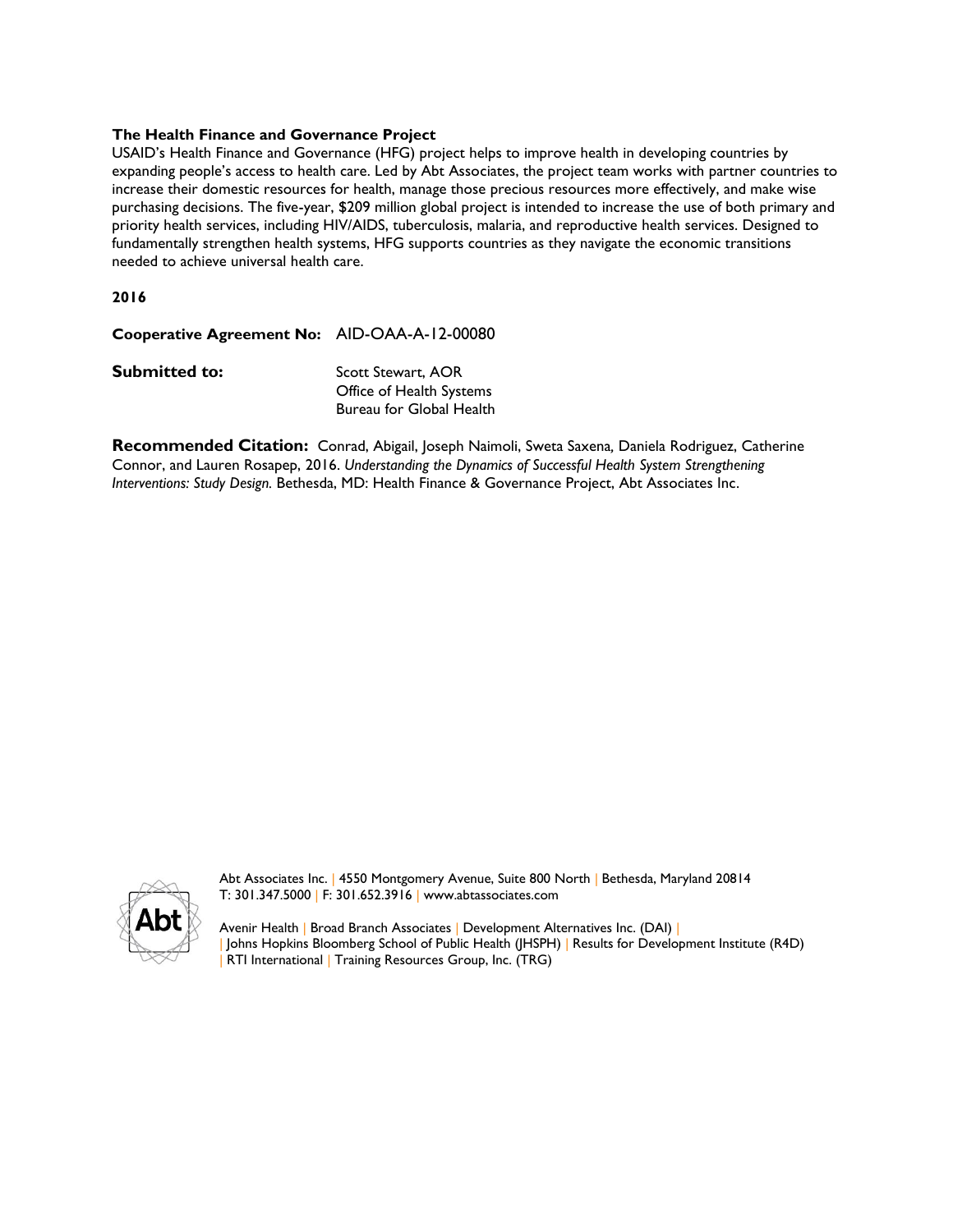

# UNDERSTANDING THE DYNAMICS OF SUCCESSFUL HEALTH SYSTEM STRENGTHENING INTERVENTIONS: STUDY DESIGN

#### **DISCLAIMER**

The author's views expressed in this publication do not necessarily reflect the views of the United States Agency for International Development (USAID) or the United States Government.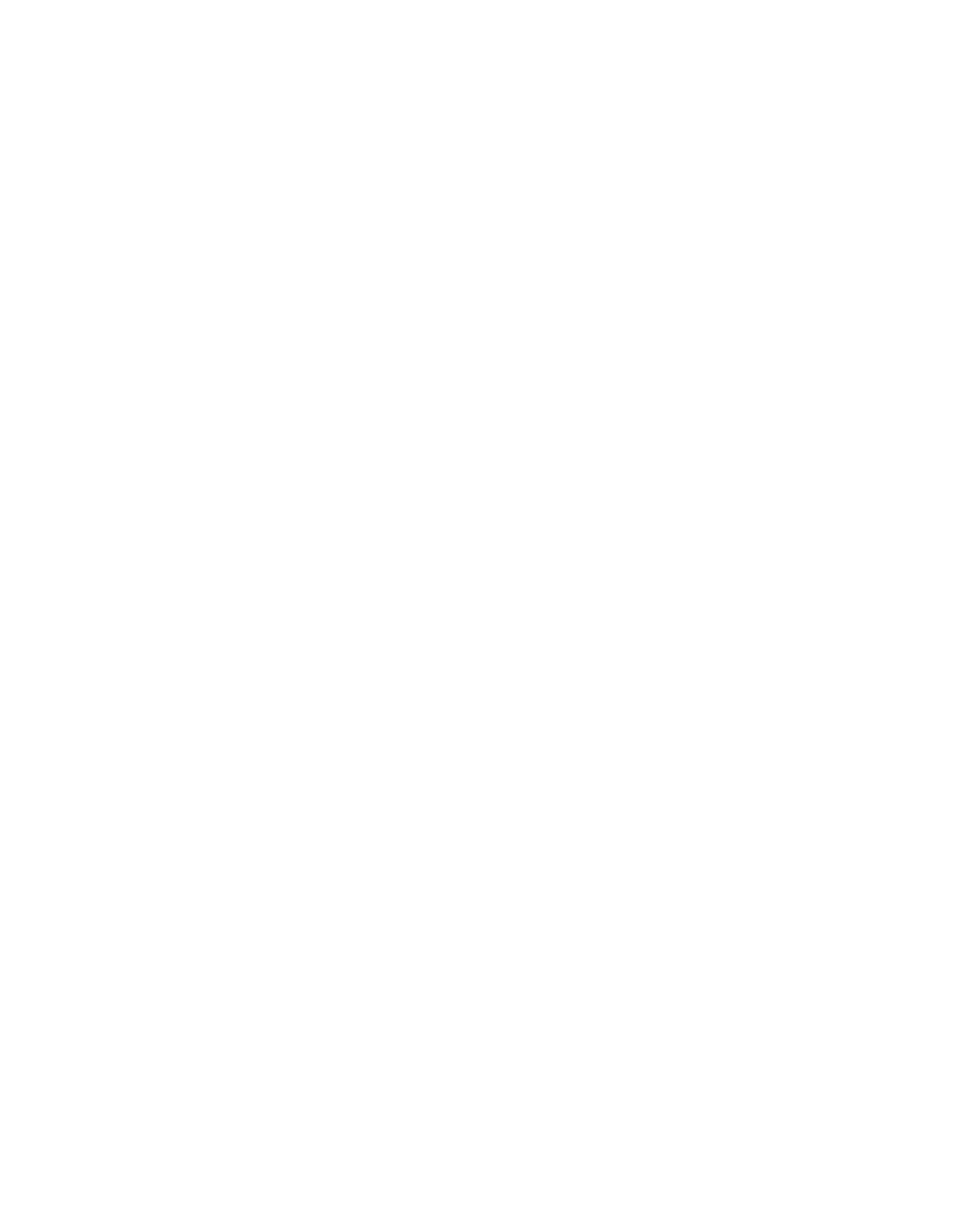## **CONTENTS**

| Τ.           |            |  |
|--------------|------------|--|
| $\mathbf{2}$ |            |  |
| 3.           |            |  |
|              | 3.1        |  |
|              |            |  |
| $\mathbf{4}$ |            |  |
|              | 4.1<br>4.2 |  |
|              |            |  |
|              |            |  |
|              |            |  |
|              |            |  |

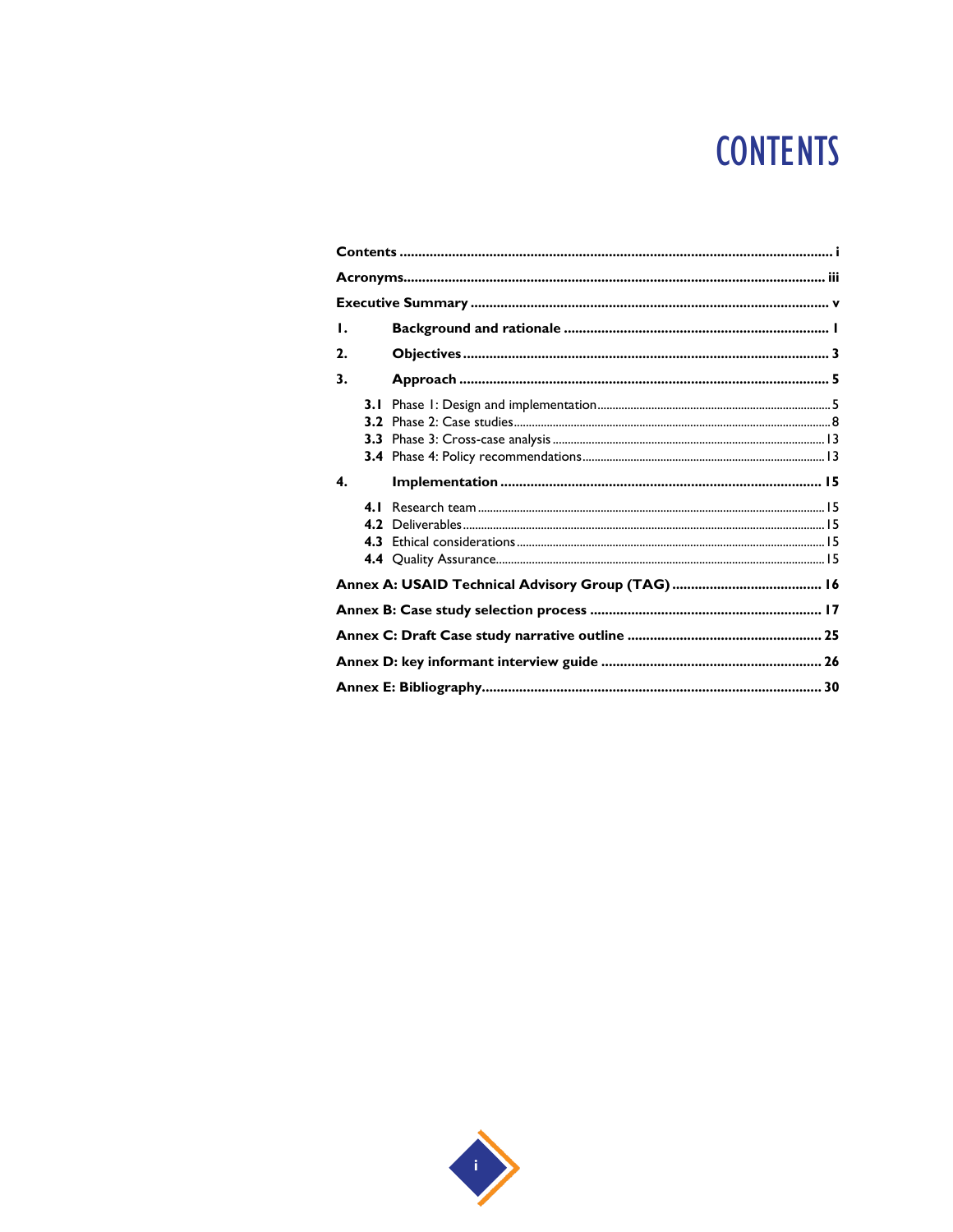### List of Tables

| <b>List of Figures</b> |  |
|------------------------|--|
|                        |  |

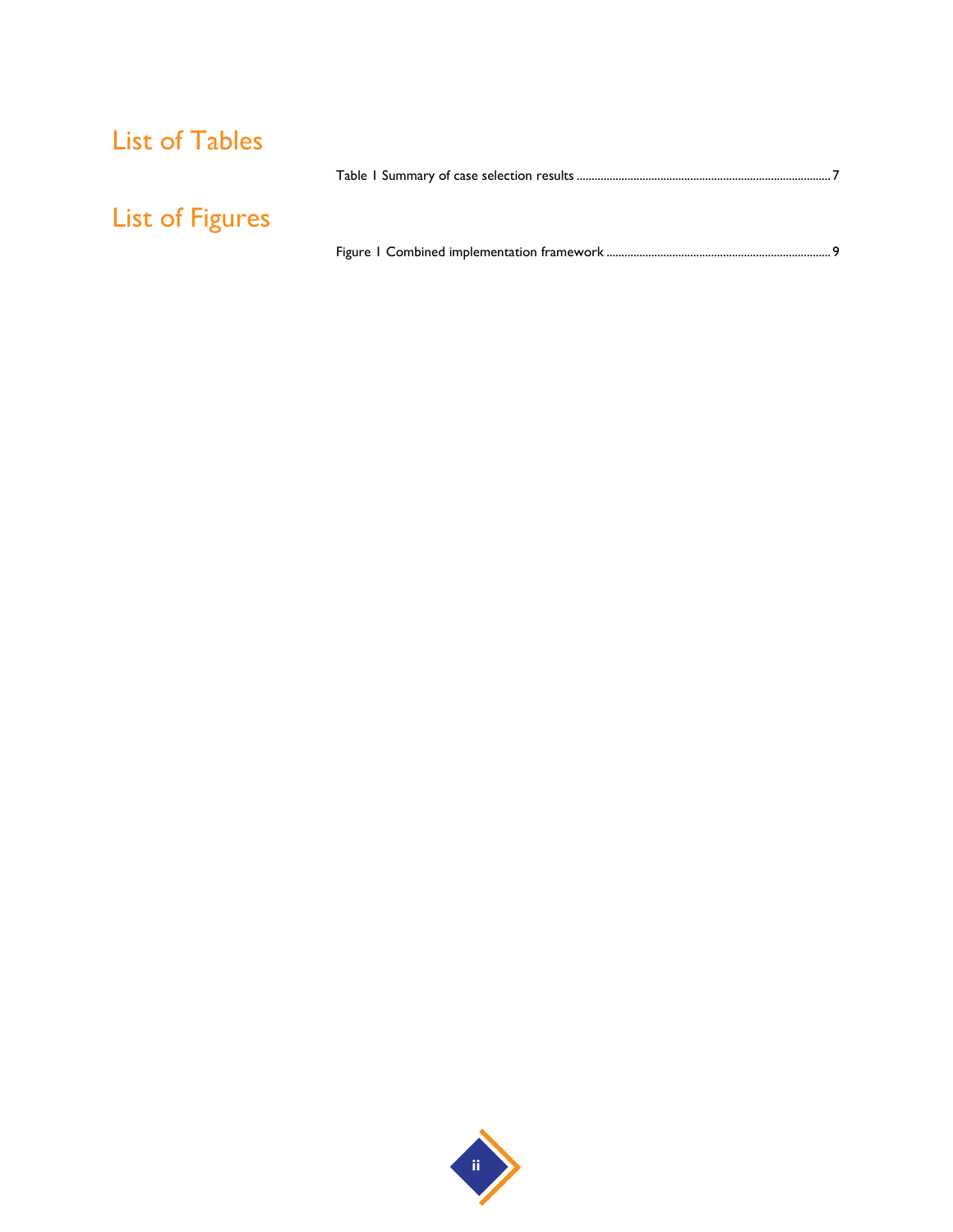## ACRONYMS

**CFIR** Consolidated Framework for Implementation Research **HFG** Health Finance and Governance Project HSS Health system strengthening **REP** Replicating Effective Programs TAG Technical Advisory Group **USAID** United States Agency for International Development **WHO** World Health Organization

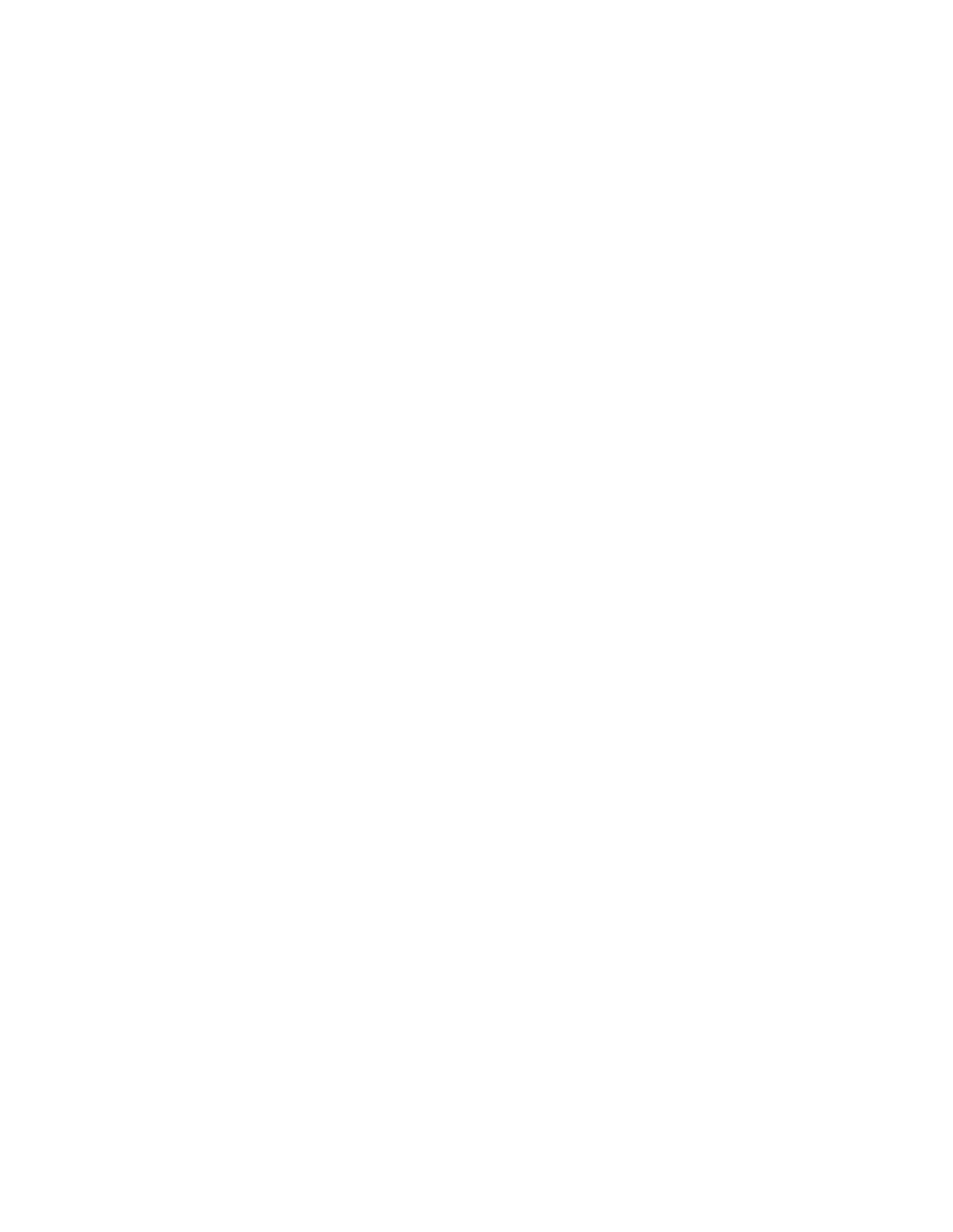## EXECUTIVE SUMMARY

Evidence is scarce, scattered, and not widely disseminated on how interventions to strengthen health system performance contribute to sustained improvements in health status, particularly toward ending preventable child and maternal deaths and fostering an AIDS-free generation. Without this evidence, decision-makers lack a sound basis for investing scarce health funds in health system strengthening (HSS) interventions in an environment of competing investment options. This evidence gap impedes support for HSS from numerous stakeholders, both within and outside of USAID.

This study will help address this evidence gap by exploring the **dynamics of successful HSS interventions in low-income countries**. The study seeks to address four key questions:

- 1. How were a range of successful HSS interventions implemented in different countries?
- 2. What factors facilitated and constrained the successful implementation and documented outcomes of the interventions?
- 3. What were important factors about implementation that emerged across the different cases?
- 4. What are the implications of this study for implementing future HSS interventions?

The study will comprise three main activities:

- 1. **Six qualitative, retrospective case studies** of successful USAID-supported HSS interventions to explore what factors contributed to successful implementation
- 2. Qualitative **cross-case analysis** to identify patterns of policy processes, circumstances, relationships, and characteristics that may be associated with successful HSS reforms
- 3. Develop and propose a set of strategic **recommendations** for introducing and sustaining HSS reforms in low-income countries

The study will be completed by the Health Finance and Governance Project from October 2015 through 2016.

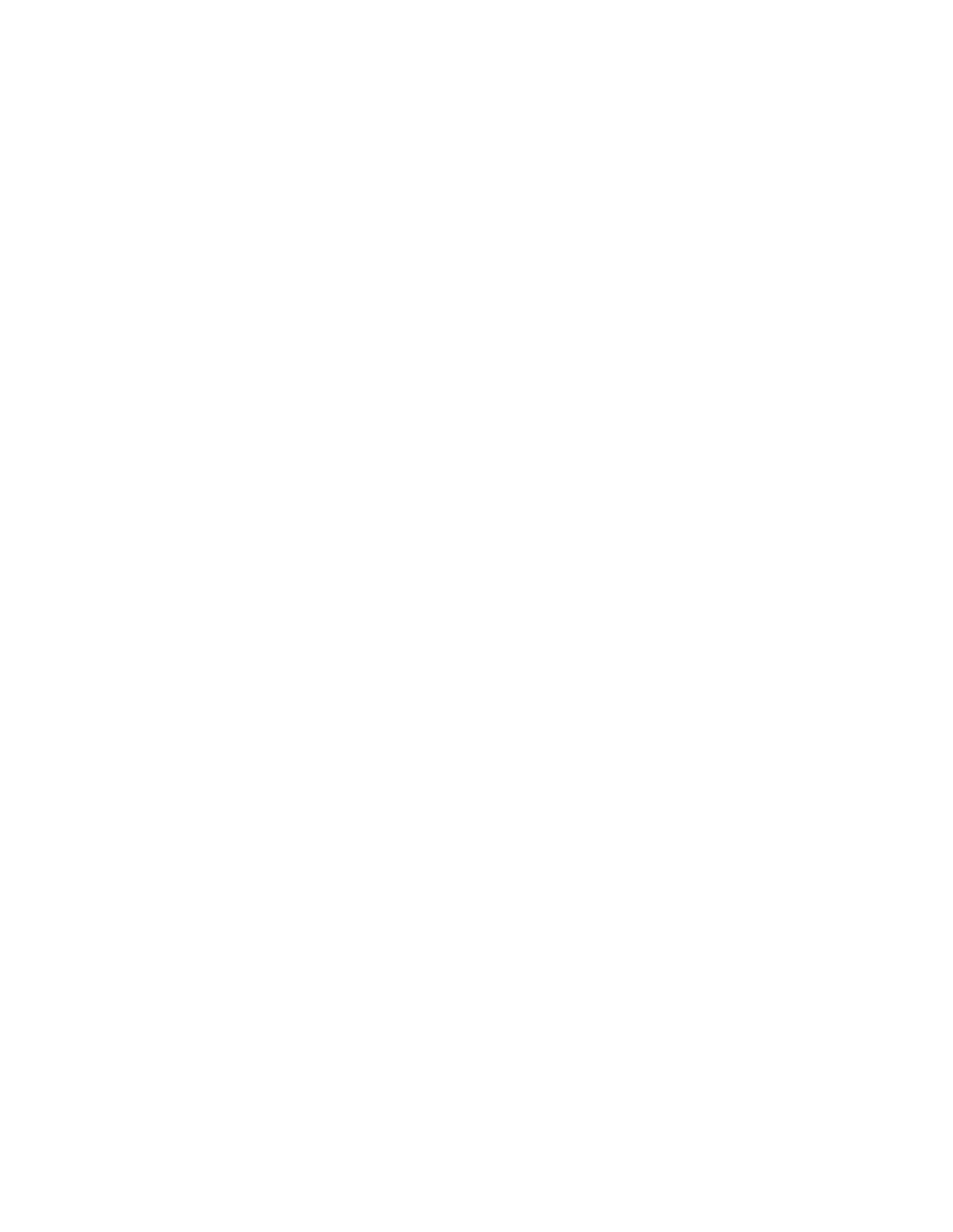## 1. BACKGROUND AND RATIONALE

The World Health Organization's (WHO) health system framework delineates six essential building blocks that are necessary for improved health outcomes – service delivery; health workforce; information; medical products; vaccines and technologies; financing; and leadership/governance (WHO 2007: 3). According to the WHO, health system strengthening (HSS) interventions are those that implement "changes in policy and practice in a country's health system" and improve "one or more of the functions of the health system and that leads to better health through improvements in access, coverage, quality, or efficiency" (WHO 2011: 9). HSS came out of the health sector reform movement of the 1990s and became an important approach to achieving global health goals (GHI 2012: 5). HSS interventions are horizontal approaches that can address the root causes of health system constraints and impact multiple issues, rather than vertical service- or disease-specific interventions like health system support programs (Travis et al. 2004: 903). In practice, HSS interventions and reforms are difficult to implement given their complexity and broad scope.

Evidence is scarce, scattered, and not widely disseminated on how interventions to strengthen health system performance contribute to sustained improvements in health status, particularly toward ending preventable child and maternal deaths and fostering an AIDS-free generation. A recent literature review found that few evaluations of HSS interventions assessed impacts on more than one health system building block and none investigated system level impacts. As a result, many of the evaluations do not reflect the complexity of HSS interventions and do not explore the system effects of the interventions (Adam et al. 2012: 14). Another recent review of the HSS literature found that certain interventions have resulted in improved outcomes, but that the same intervention was not successful in every situation (Hatt et al. 2015). These two literature reviews point to the limited evidence and understanding of HSS impacts and how they vary.

There is both a knowledge gap and urgency in understanding the dynamics of successful HSS interventions or what is in the "black box" of successful HSS interventions, particularly in low-income countries. Without this evidence, decision makers lack a sound basis for investing scarce health funds in HSS interventions in an environment of competing investment options. This evidence gap impedes support for HSS from numerous stakeholders, both within and outside of USAID.

To address this evidence gap, USAID's Office of Health Systems has adopted an integrated approach to marshalling the evidence on the impact of HSS on health outcomes. This initiative brings together a variety of existing and new activities that attempt to answer important technical, methodological, and strategic questions. Under this portfolio, the Health Finance and Governance (HFG) project is conducting a study of why and how successful USAID-supported HSS interventions achieved success.

This document presents the study design. In Section 2, we present the study objectives and research questions. In Section 3, we present the research approach and the research phases. Finally, in Section 4, we present the study team, timeline, deliverables, ethical considerations, and quality assurance.

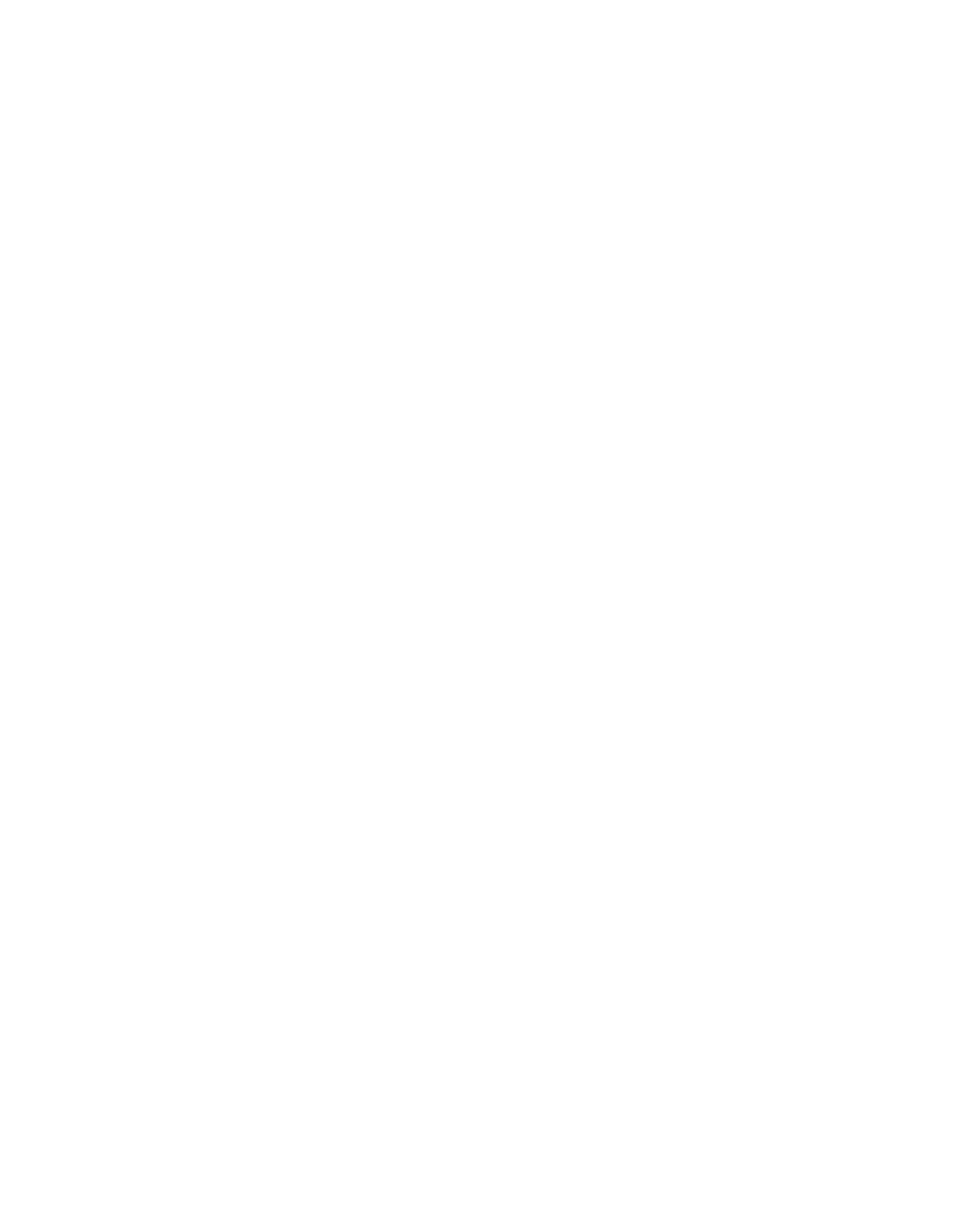## 2. OBJECTIVES

The goal of this study is to bring into better balance our focus on "what works" in HSS with "**how HSS works**" to **improve the performance of future HSS efforts**. We will pursue this goal by initially conducting a set of six qualitative, retrospective case studies of successful USAID supported HSS interventions and then producing a cross-case analysis to draw common patterns across cases.

The cases will be interventions from USAID's 2014 Global Call for Health System Strengthening Cases that we will determine were successful (see Section **Error! Reference source not found.** for detail). e will examine the small sample of successful HSS initiatives in different places under different conditions and with different features in an attempt to tease out some of the policy setting, adoption, and implementation factors and processes that matter. While we will remain attentive to the range of complex factors that affect success, we will seek to distinguish those factors that decision-makers and implementers can control or influence. In so doing, we hope to develop and provide recommendations for adapting and sustaining HSS reforms in low-income countries.

The aim of this study is to address four key questions:

- 1. How were a range of successful HSS interventions implemented in different countries?
- 2. What factors facilitated and constrained the successful implementation and documented outcomes of the interventions?
- 3. What were important factors about implementation that emerged across the different cases?
- 4. What are the implications of this study for implementing future HSS interventions?

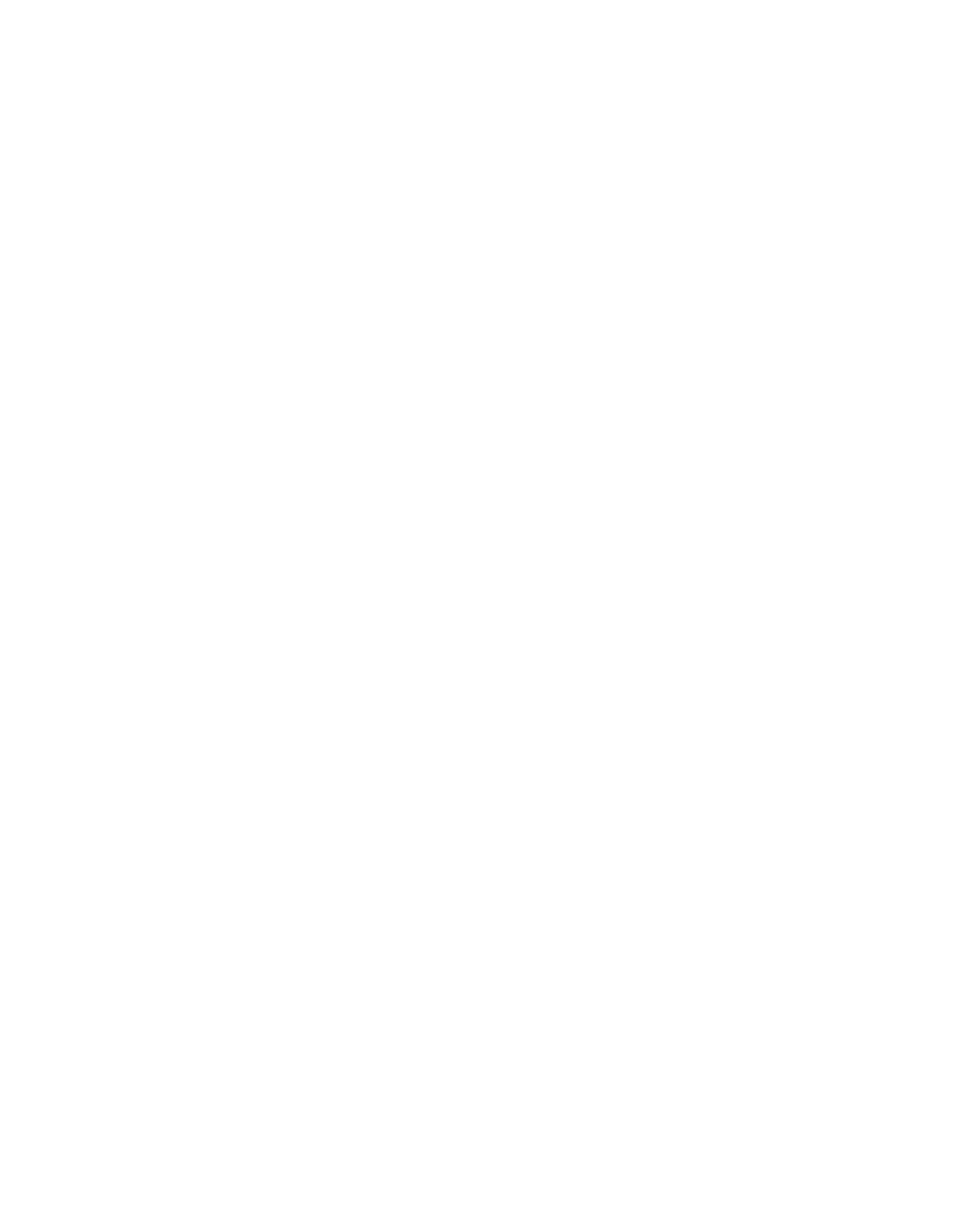## 3. APPROACH

The study, comprised of **six case studies and cross-case analysis**, will be conducted in four phases, each of which is briefly described in turn including the research methods and data sources. Details on case selection, case study narrative content, and interview guides are presented in Annexes.

### **3.1** Phase 1: Design and implementation

The first phase of the study will involve finalizing the design for the study, as represented in this document, and the initial implementation of the design. The initial steps of implementation that we will discuss here are engaging USAID and selecting the case studies.

### **3.1.1** USAID engagement

To ensure optimal utility of these case studies, it is necessary to involve different stakeholders from the Bureau of Global Health during critical stages of the study (initiation, reporting and dissemination). To facilitate this, we will set up a Technical Advisory Group (TAG) composed of experts and representatives from inside and outside USAID. TAG members will be consulted to ensure that the study has access to expert views on HSS and can take into account contextual considerations within USAID that have bearing on how information from this study will be used. The TAG will also help the research team to develop and vet strategic recommendations from the research results (see Annex A).

### **3.1.2** Case selection

Our objective in the case selection was to purposively select 6 cases from the 143 cases submitted to *USAID's 2014 Global Call for Health System Strengthening Cases* that are successful, robust examples of health system strengthening interventions.

The reviewers engaged in a multi-stage sampling process consisting of four sequential selection rounds that excluded cases that did not meet the specified criteria in each round using the identified available data and the predetermined review method. The 4 selection rounds were as follows:

- 1. **Round 1:** Reviewers considered only those interventions that were fully implemented before the start of the selection process.
- 2. **Round 2:** Reviewers accepted the submitter's self-reported definition of health systems strengthening, labeled the intervention "provisional," and sought a determination of an "effective" intervention.
- 3. **Round 3:** Reviewers applied criteria to determine whether a provisional, effective health system strengthening intervention could be confirmed as health system strengthening.
- 4. **Round 4:** Reviewers applied criteria to determine whether a confirmed, effective health system strengthening intervention was robust.

To ensure impartiality when reviewing and selecting the cases, team members from implementing partners who submitted cases were not involved in scoring the cases implemented by their respective organizations either as primary reviewer or tiebreaker. In addition, we tried to keep the review of cases

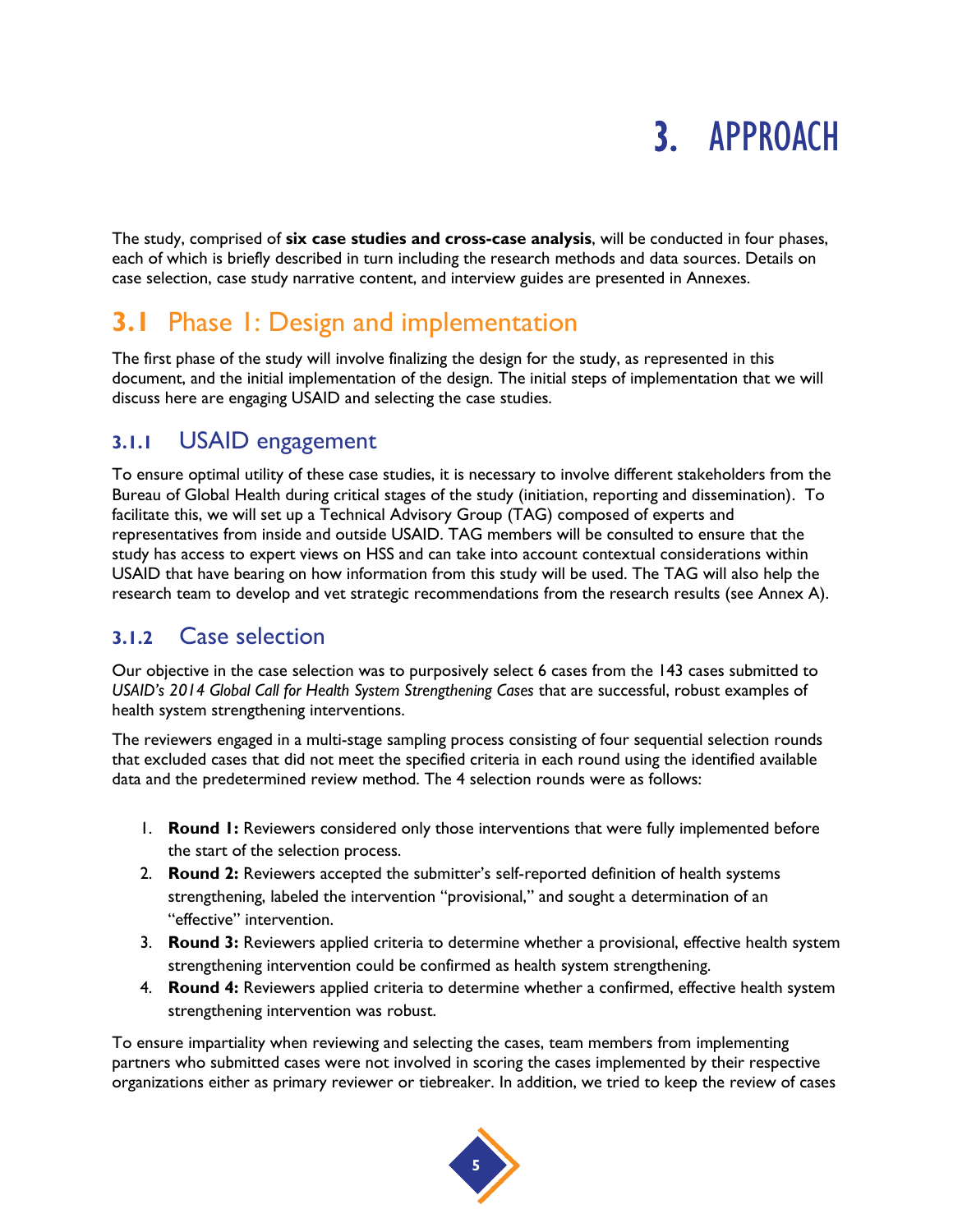blind in terms of the implementing partner throughout the process. When we made the final case selection, although it was primarily based on scores, we still did not label the cases with the implementing partner.

We describe each selection round in detail below.

l

#### **Round 1: Criteria for a completed intervention**

To be included in the study, the submission must have stated that the implementation period of the intervention ended before the beginning of the study, which was October 31, 2015. The purpose of this criterion was to ensure that the success of the intervention could be assessed and to increase the likelihood of maximum documentation of the intervention's effect.

#### **Round 2: Criteria for determining whether a provisional HSS intervention was effective**

The reviewers defined an "effective" provisional health system strengthening intervention as one that had a positive effect on health system outcomes *and* health impacts with the potential to sustain, at scale, the short- and medium-term gains of multiple programs (Travis et al. 2004). The reviewers applied 3 criteria to arrive at a judgement of "effectiveness." The case had to satisfy all three criteria to pass to the next round. Those criteria were as follows:

- 1. The case describes implementation of at least one of thirteen types of interventions for which there are documented effects on health impacts and health system outcomes as determined by HFG's "Impact of Health Systems Strengthening on Health" systematic review (Hatt et al. 2015);
- 2. The case demonstrates achievement of one of five health impacts *and* health system outcome measures as identified by HFG's review (Hatt et al. 2015); **and**
- 3. The case referenced documented impact on health or health systems outcomes (e.g. a final M&E report or evaluation).

#### **Round 3: Criteria for determining whether a provisional, effective HSS intervention was a confirmed HSS intervention**

The reviewers classified an effective, provisional health system strengthening intervention as a confirmed health system strengthening intervention if it represented a broad architectural approach or strategy that aimed to address the underlying or root causes of sub-optimal performance of multiple disease control and health promotion programs. As identified in Chee et al. 2012, one of the criteria that qualifies an intervention to be system strengthening is that it has cross-cutting benefits beyond a single disease with the potential to create a "more cohesive and integrated health system" (Chee et al. 2012: 5). The case had to satisfy this single criterion to pass to the next round. The case must state that the activity targeted at least two diseases with equal importance.

#### **Round 4: Criteria for determining whether an effective, confirmed HSS intervention was robust**

In theory, a robust health system strengthening intervention is one that improves six health system functions,<sup>1</sup> addresses sub-system components within the broader functions (e.g. human resources within the financing system or financing within the pharmaceutical system), and manages "their interactions in

<sup>1</sup> According to WHO, the six health system functions or building blocks are governance, financing, human resources for health, information, medicines and commodities, and service delivery (WHO 2007: 3).

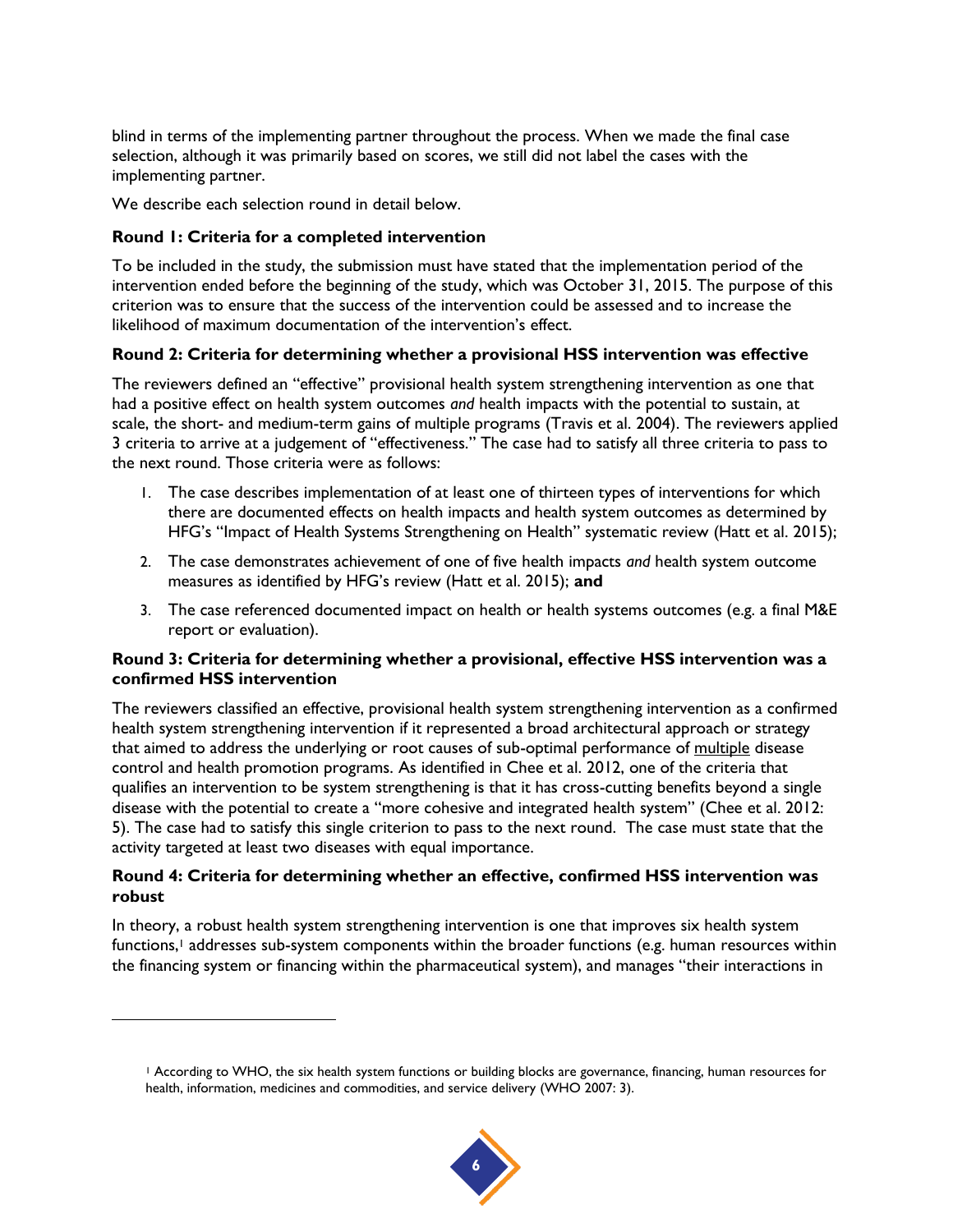ways that achieve more equitable and sustained improvements across health services and health outcomes" (WHO 2007:4).

In practice, none of the cases from selection round 3 addressed all six functions of the health system, although many addressed more than one function. The reviewers ranked the cases from round 3 by the number of health system functions and sub-system functions that they addressed, assuming that the more complex the intervention at a high system level and sub-system level, the more "robust" the health systems intervention. To be considered "robust," the case had to satisfy both of the following criteria:

- 1. The intervention addressed at least two health system functions; and
- 2. The intervention addressed at least three sub-system functions.

#### **Results**

l

The first selection round began begin with the 143 cases submitted to the Global Call and each subsequent selection round included the cases that met the criteria for the previous round. We sequenced the stages to prioritize the key factors of success and health systems strengthening while aiming to remain as inclusive as possible in each round until the final selection round. Note that team members did not review cases from their home institution in rounds 3 and 4 to ensure impartiality. Cases that were excluded from each round were double checked to verify exclusion. In rounds 1 and 2, a team member verified the initial automated exclusion. In rounds 3 and 4, a second team member verified the exclusion and a third broke a tie if necessary. Each stage was documented, including the reason for the inclusion and exclusion of each case. See the table below for detail on the review process, including the criteria, data sources, review method, and number of cases that fulfilled each criterion.

To summarize the selection results, we narrowed the pool of cases as shown below in [Table 1](#page-16-0).

<span id="page-16-0"></span>

| <b>Round</b> | No. cases<br>reviewed | No. cases<br>met criteria | <b>Criteria</b>                                                                                                                                                                                                                                                        |
|--------------|-----------------------|---------------------------|------------------------------------------------------------------------------------------------------------------------------------------------------------------------------------------------------------------------------------------------------------------------|
|              | 143                   | 108                       | Project completed by October 31, 2015                                                                                                                                                                                                                                  |
| 2            | 108                   | 39                        | Implemented one of thirteen effective HSS interventions (as<br>documented in Hatt et al. 2015), achieved one of five health<br>impacts and health system outcomes (as defined in Hatt et al.<br>2015), and referenced documentation of the health outcome<br>or impact |
|              | 39                    | 28                        | Confirmed an HSS intervention because addressed multiple<br>disease control and health promotion programs                                                                                                                                                              |
|              | 28                    | 10 <sup>2</sup>           | Categorized as robust HSS interventions because<br>intervention addressed at least two health system functions<br>and at least three sub-system functions                                                                                                              |

### Table 1 Summary of case selection results

 $2$  In this round, we consolidated five cases to one because multiple components of an intervention were submitted as five different cases in the Global Call.

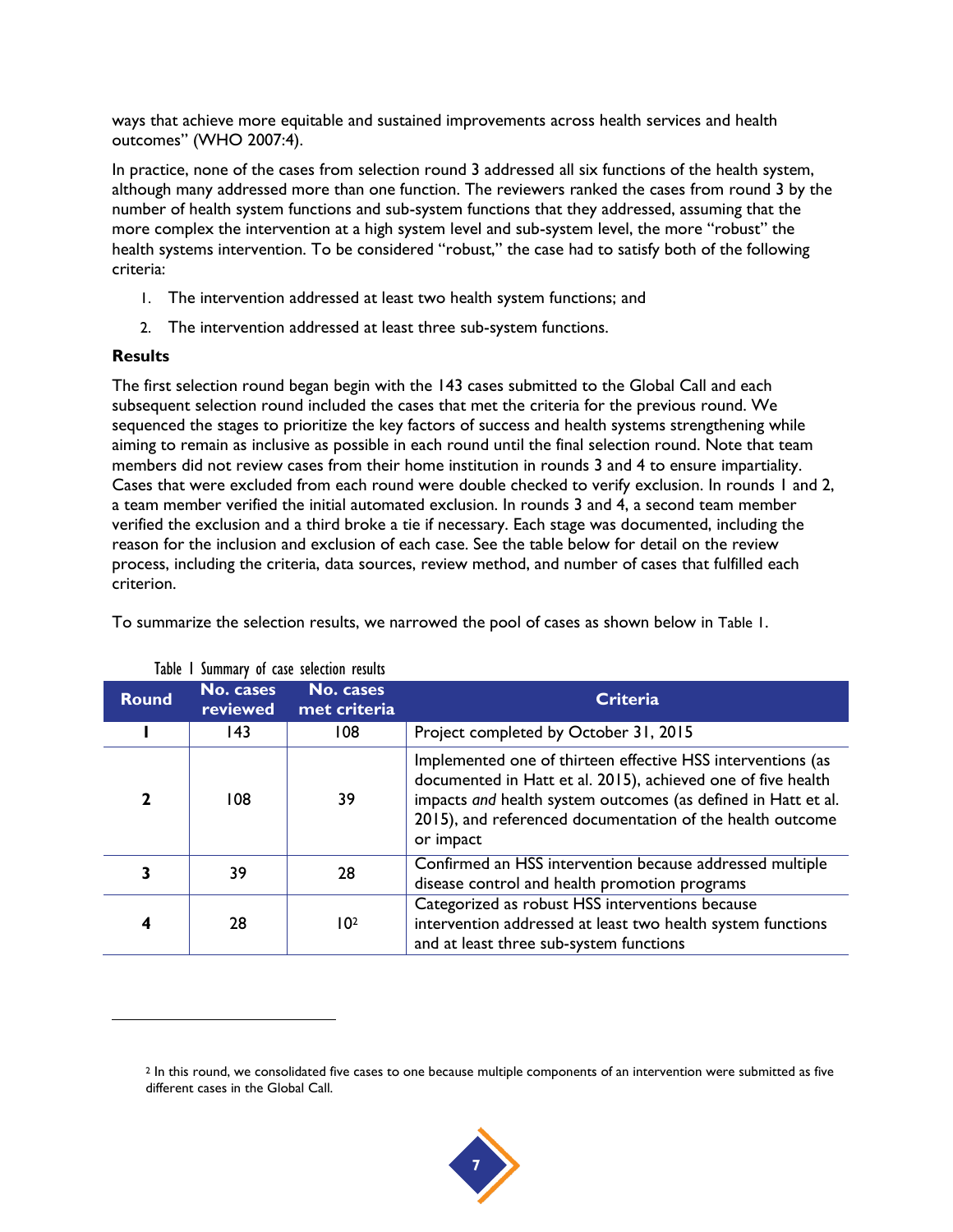We selected the final six cases for inclusion in the study by ranking the cases from round 4 by the number of health system functions and sub-system functions that they addressed.<sup>3</sup> We reviewed the top six ranked cases to determine if each high-level health system function was represented at least once across the cases and that no country was represented more than once. To ensure diversity of cases, we selected the top ranked cases, replaced the lower ranked duplicate country case with the next in the ranking<sup>4</sup>, and replaced the lowest ranked case with the next in the ranking with the unrepresented health system function so all six were represented.<sup>5</sup> Our final case selection is as follows:

- 1. Improving Health Outcomes through Clinical Pharmacy Services Ethiopia, Management Sciences for Health
- 2. Maternal and Child Centers of Excellence Dominican Republic, Abt Associates
- 3. Projet Kineya Ciwara Mali, CARE
- 4. Twubakane Decentralization and Health Program Rwanda, Intrahealth International
- 5. USAID Dialogue on HIV and TB Project (Central Asia) Kazakhstan, Population Services International
- 6. Zambia Integrated Systems Strengthening Program Zambia, Abt Associates

### **3.2** Phase 2: Case studies

Team members will conduct a case study about each case. We divided the case studies among our team members so that no one conducts research on a project that their organization implemented. We will develop detailed descriptive narratives for each case. We will develop a standardized template for the construction of each narrative to enable cross-narrative analysis (see Annex C for draft outline).

We will use an implementation framework to guide the case studies and later to guide the cross-case analysis. Our primary aim for applying the implementation framework is to determine which factors influence implementation that we need to collect data on and consider during analysis. Our secondary aim is to comment on the applicability of the framework for HSS interventions. As such, the outcomes of our analysis will be to confirm or build on the set of domains and factors that contribute to the successful implementation of HSS interventions and to comment on whether the factors that facilitate HSS interventions align with those that affect implementation of other types of health interventions.

We reviewed a number of health focused implementation theories and frameworks to find one that is both applicable for our purposes and is feasible to apply for retrospective case studies with our resources. We combined two implementation frameworks to apply in this study – the Consolidated Framework for Implementation Research (CFIR) (Damschroder et al. 2009) and the Replicating Effective Programs (REP) framework (Kilbourne et al. 2007). Both CFIR and REP are based on implementation theories and empirical evidence of what affects the successful implementation of health interventions. We use CFIR to more broadly frame the intervention and we use REP as a framework that focuses on project implementation process. We first mapped the links between both of the frameworks because



<sup>3</sup> Prior to completing the review process, we decided that if at least 6 cases did not meet all of the criteria, then we would reexamine our case selection criteria and determine how to move forward. This was not an issue though, as 10 cases met all of the selection criteria.

<sup>4</sup> One case was replaced in this way.

<sup>5</sup> One case was selected in this way.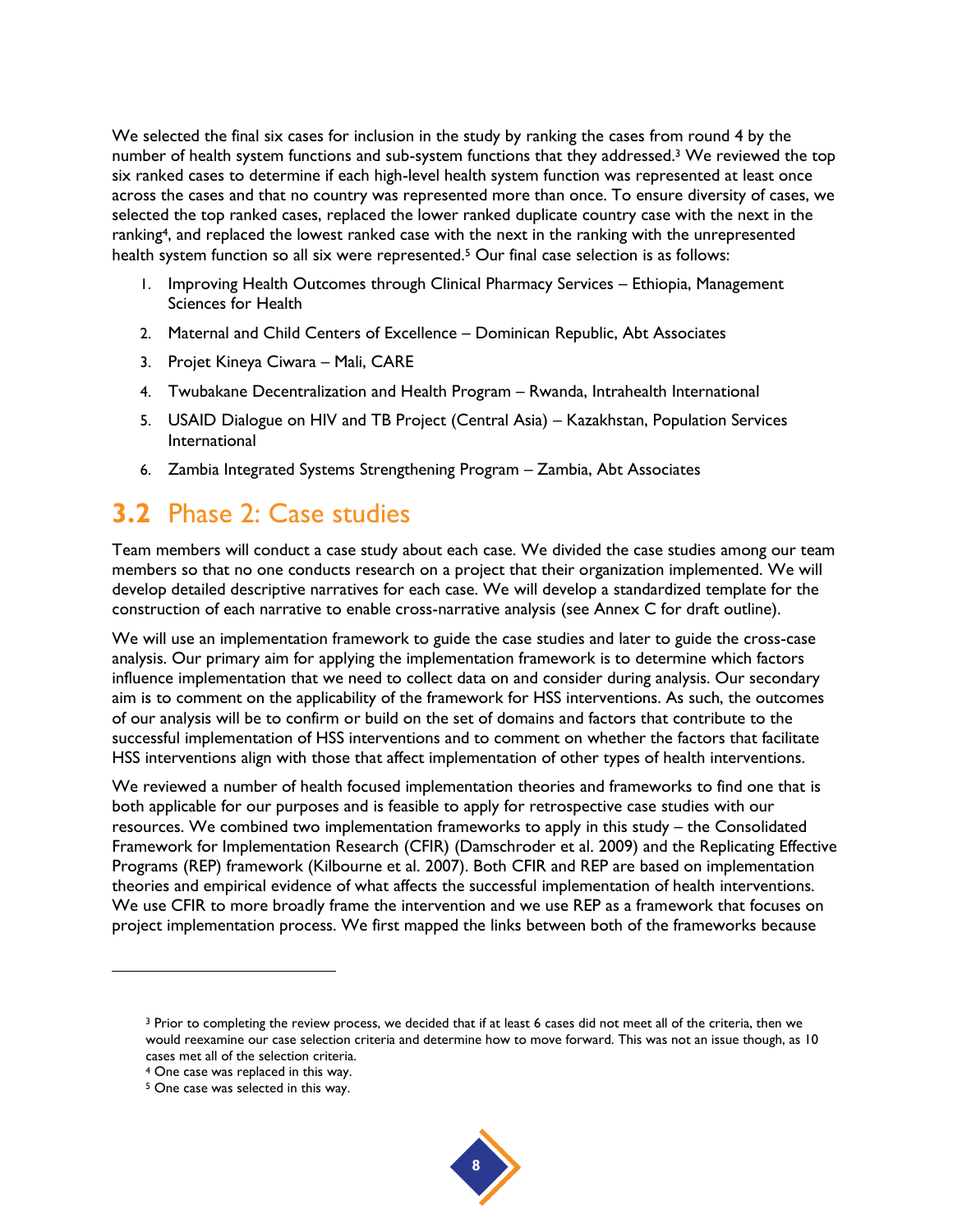there were a number of areas of overlap and REP is one of the frameworks on which CFIR is based. Next, we determined which domains were either not applicable for our study or not feasible to investigate. These included some constructs with the outer setting domain and characteristics of individuals involved in CFIR. Then, we organized the framework according to the implementation phases in REP. After which we consolidated the remaining domains and factors to streamline the framework and make it more amenable to an exploratory application. We will use the framework to guide our data collection and analysis, but we will not apply the framework in a structured manner and test whether or not each factor was present or absent in the project. Finally, we differentiated the organizational factors of the implementing partners (e.g. prime and sub-contractors) from those of the target organizations in which the intervention is being implemented (e.g. Ministry of Health). REP and CFIR seem to assume that an organization is implementing the project within their own organization (e.g. hospital is implementing changes with own staff). This is not applicable in the projects we are investigating because they are funded by USAID which contracts with organizations to implement the project in the host country.

[Figure 1](#page-18-0) outlines the combined framework. Because our focus is on the implementation of projects, we organized the framework according to implementation phase. Within each phase, we identify the domain and associated factors that can influence each phase. We will gather data on each domain and factor, rather than all the elements of each factor as shown in the description column, to determine the influence of the domain/factor in the project implementation. [Figure 1a](#page-18-0)lso indicates the unit of analysis that we will look at for each factor.

<span id="page-18-0"></span>

| <b>Phase</b>  | <b>Domain</b>             | <b>Factor</b>                          | <b>Description</b>                                                                                                    | <b>Unit of</b><br>analysis                                |
|---------------|---------------------------|----------------------------------------|-----------------------------------------------------------------------------------------------------------------------|-----------------------------------------------------------|
|               |                           | Wider<br>environment                   | Economic, political, social, and health<br>system context within which<br>intervention <sup>6</sup> is implemented    | National/regional<br>context                              |
|               | Enabling<br>environment   | External<br>policies and<br>incentives | Strategies to spread intervention - policy,<br>regulations (not directly implemented by<br>project but (pre)existing) | National/regional<br>context                              |
|               |                           |                                        | Policies that constrained implementation                                                                              |                                                           |
| Pre-condition |                           |                                        | Other donor led initiatives that<br>complement intervention                                                           |                                                           |
|               | Implementation<br>setting | Characteristics<br>of organization     | Structural characteristics of organization<br>such as social architecture, age, maturity,<br>and size of organization | Change<br>target/larger host<br>organization <sup>7</sup> |
|               |                           |                                        | Culture of organization such as norms,<br>values, basic assumptions of organization                                   | (identify for each<br>case; e.g. MOH)                     |
|               |                           | Implementation                         | Climate within organization, including                                                                                | Change                                                    |

#### Figure 1 Combined implementation framework

<sup>7</sup> Institution within which activities are being implemented; may be MOH or other local organization (will focus on larger organization like MOH rather than individual hospitals); depending on the case this organization may be more or less involved in the actual implementation.



<sup>6</sup> The total package of activities that is implemented by the project.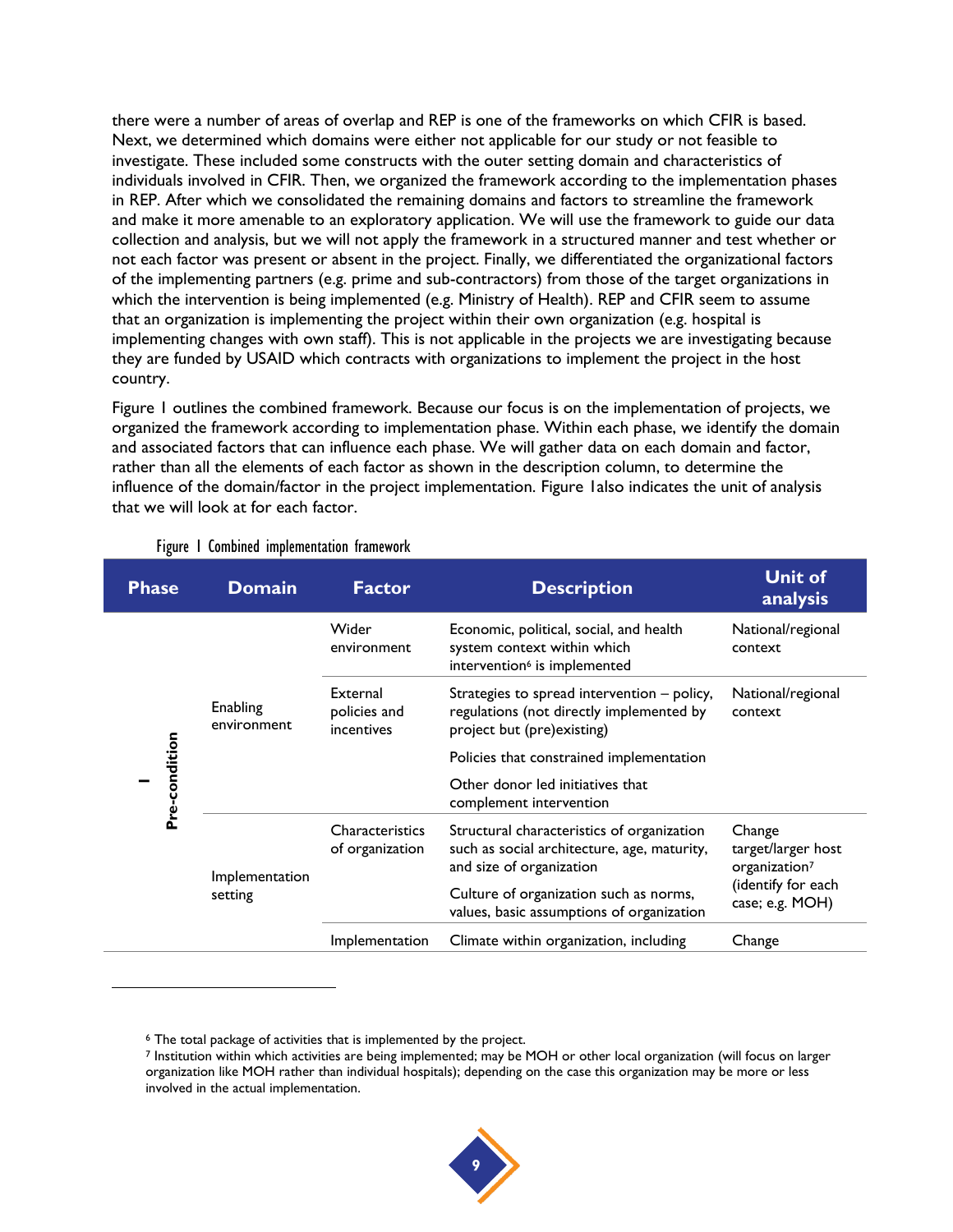| climate<br>relative priority of project, readiness for<br>implementation, learning climate, and<br>organization<br>policies, procedures, and reward systems<br>that inhibit or facilitate implementation                                                                                                                                             | target/larger host<br>(identify for each |
|------------------------------------------------------------------------------------------------------------------------------------------------------------------------------------------------------------------------------------------------------------------------------------------------------------------------------------------------------|------------------------------------------|
|                                                                                                                                                                                                                                                                                                                                                      | case; e.g. MOH)                          |
| Intervention<br>Stakeholder perception if intervention<br>internally or externally developed<br>each case (e.g.<br>source<br>MOH, local<br>target)                                                                                                                                                                                                   | As applicable for<br>partners, change    |
| Identification of<br>Process for deciding intervention<br>effective<br>approach and activities<br>each case (e.g.                                                                                                                                                                                                                                    | As applicable for                        |
| MOH, local<br>intervention<br>Stakeholder perception of quality and<br>validity of evidence that intervention will<br>target)<br>have desired effects                                                                                                                                                                                                | partners, change                         |
| Perceived relative advantage and<br>Project design<br>complexity/perceived difficulty of<br>intervention                                                                                                                                                                                                                                             |                                          |
| Adaptability<br>Degree to which intervention was<br>Project<br>adapted to local needs, including degree<br>to which beneficiaries' needs were<br>prime + subs)<br>understood and design was adapted to<br>meet their needs                                                                                                                           | implementers <sup>8</sup> (e.g.          |
| Draft package<br>Perceived quality of how intervention is<br>presented<br>each case (e.g.<br>MOH, local<br>target)                                                                                                                                                                                                                                   | As applicable for<br>partners, change    |
| Structural<br>Structural characteristics of implementing<br>Project<br>characteristics<br>organization such as social architecture,<br>of implementing<br>age, maturity, and size of organization;<br>prime + subs)<br>culture of organization such as norms,<br>organization<br>values, basic assumptions of organization                           | implementers (e.g.                       |
| entation<br>Project<br>Implementation<br>Climate within project including relative<br>climate<br>priority of project, readiness for<br>Pre-implem<br>Implementation<br>implementation, learning climate, and<br>prime + subs)<br>$\mathbf{r}$<br>groundwork<br>policies, procedures, and reward systems<br>that inhibit or facilitate implementation | implementers (e.g.                       |
| Planning<br>Degree to which intervention is planned<br>in advanced, quality of methods;<br>refinement of draft package based on<br>pilot testing, stakeholder feedback                                                                                                                                                                               | Project activities                       |
| Orientation and<br>Quality of initial planning and execution                                                                                                                                                                                                                                                                                         | Project activities <sup>9</sup>          |
|                                                                                                                                                                                                                                                                                                                                                      |                                          |



<sup>&</sup>lt;sup>8</sup> Prime contractor and sub-contractors (may include local subs) who implement the project. This does not include the change target organization.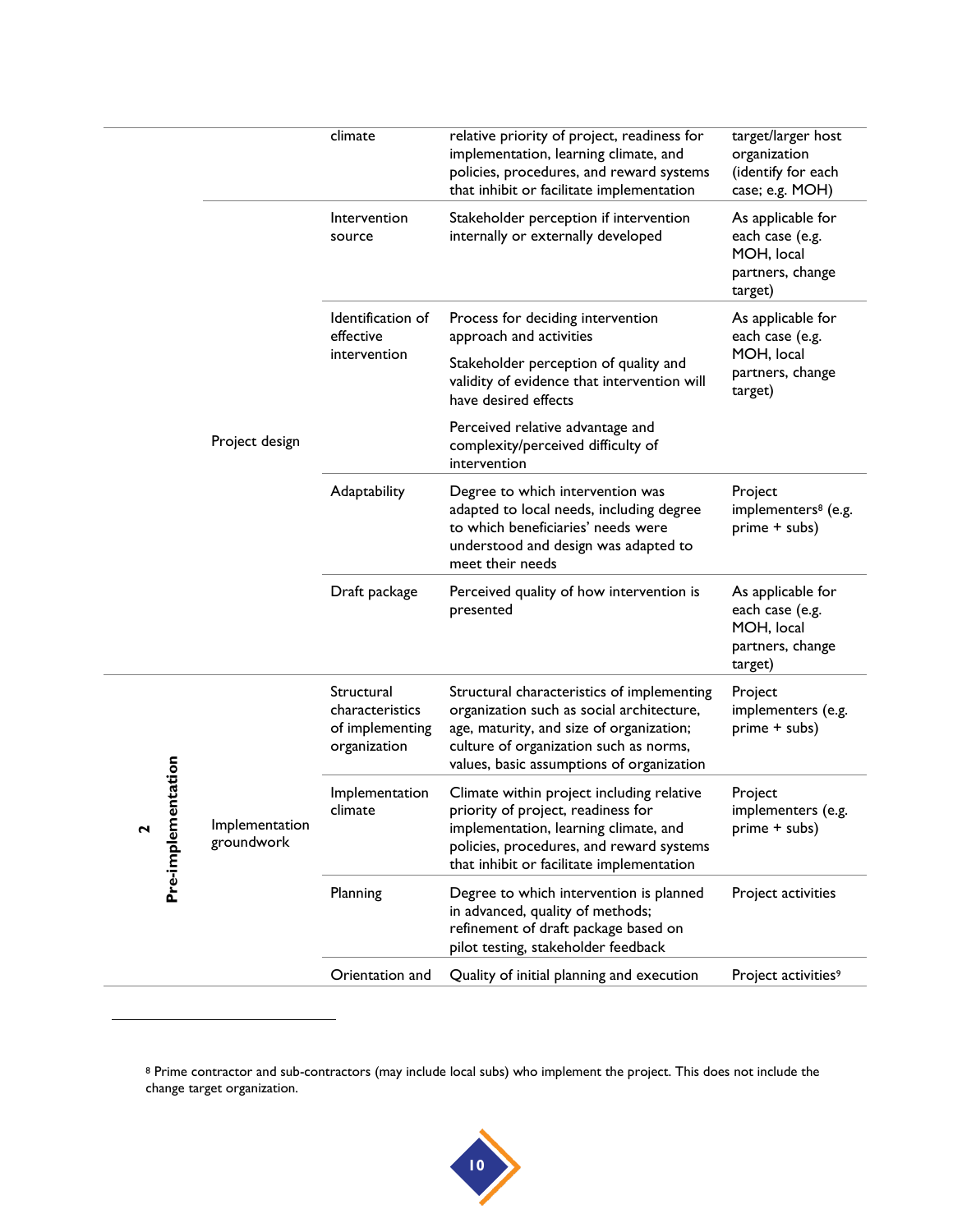|   |  |                           |                      | logistics                                  | of the project, including needs<br>assessment, pilot testing, leadership<br>engagement                                                                                                                    |                                                                       |
|---|--|---------------------------|----------------------|--------------------------------------------|-----------------------------------------------------------------------------------------------------------------------------------------------------------------------------------------------------------|-----------------------------------------------------------------------|
|   |  |                           |                      | Executing                                  | Fidelity of implementation                                                                                                                                                                                | Project activities                                                    |
| m |  |                           | Implementation       | Engaging                                   | How the project attracted and involved<br>appropriate individuals throughout<br>project: opinion leaders, formally-<br>appointed internal implementation<br>leaders, champions, external change<br>agents | Project activities                                                    |
|   |  | Implementation            |                      | Feedback and<br>refinement                 | Qualitative and quantitative feedback<br>about progress and quality of<br>implementation                                                                                                                  | Project activities                                                    |
|   |  |                           |                      |                                            | Refinement of activities based on<br>feedback                                                                                                                                                             |                                                                       |
|   |  |                           |                      | Cost                                       | Costs of total intervention - planned and<br>actual                                                                                                                                                       | Intervention                                                          |
|   |  | Maintenance and evolution | Sustaining           | Organizational,<br>financial<br>changes    | Changes made to sustain the intervention                                                                                                                                                                  | Project<br>implementers (e.g.<br>prime + subs);<br>Project activities |
|   |  |                           | implementation       | Re-customize<br>delivery as need<br>arises | Adapting the intervention delivery as<br>circumstances change                                                                                                                                             | Project<br>implementers (e.g.<br>prime + subs)                        |
|   |  |                           | <b>Dissemination</b> | National<br>dissemination                  | Preparing refined package, training, and<br>TA program for national dissemination;<br>was project nationally disseminated                                                                                 | Project<br>implementers (e.g.<br>prime + subs);<br>Change target      |

As we assess each implementation domain and factor, we will also explore:

l

- 1. Decision-making processes associated with design and adoption of the intervention;
- 2. How the intervention was implemented, including how potential challenges or obstacles were addressed;
- 3. Expected and unexpected outcomes of the intervention, both positive and negative; and
- 4. Prospects for sustainability of the intervention, such as the degree to which the project activities have been institutionalized in the country.

Our development of case study narratives will involve both primary and secondary data collection activities, to include both retrospective (features 1-3 above) and prospective (feature 4 above) data that

<sup>&</sup>lt;sup>9</sup> Specific activities directly implemented by the project implementers. These may or may not align with other activities in the change target organizations. These individual activities make up the intervention as a whole.

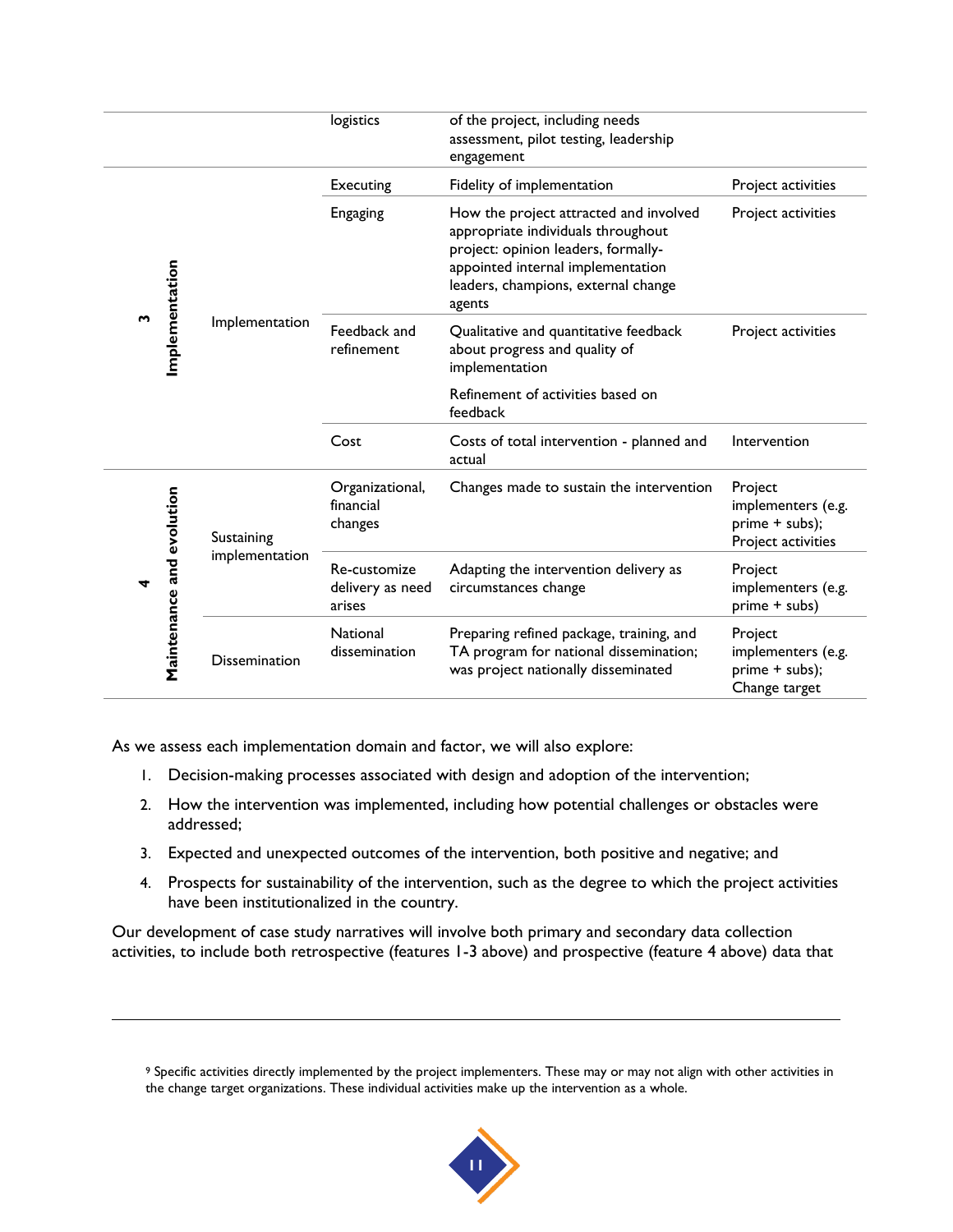are described in more detail below. As applicable, we will collect primary and/or secondary data on each implementation factor and domain.

The format for primary data collection will be individual and/or group interviews of key informants who possess in-depth knowledge of the history and workings of the HSS intervention. Informants will include representatives of USAID's implementing partners who sponsored the intervention, relevant Ministry of Health officials, and USAID mission staff with knowledge of the intervention, as appropriate. Depending on the availability of the informants, interviews may be conducted in multiple sessions in a single day, or in multiple sessions over multiple days. Each interview will be led by a facilitator. We will develop common, semi-structured interview guides to address each of the five features that provide the structure for each case study narrative (see Annex D for draft interview guide). Each case team will tailor the interview guides and add additional case-specific or key informant specific questions as necessary.

The research team will record interviewee responses (through recordings and verbatim notes) and import them into NVivo 11, qualitative data analysis software package, for coding and analysis. Analysts will develop a single codebook prior to beginning the coding process so that the same set of codes are applied to all case studies for purposes of reliability, quality control, and comparison across interview respondents and eventually across case and country contexts. The analysts will develop the codebook structure using thematic/topical 'families' (e.g., families relating to each implementation phase) and codes within the families (e.g., codes related to each implementation domain and factor). The codes will be informed by a priori concepts that factor into the success and performance of HSS interventions, in addition to data collection instruments and desk research. To accommodate unexpected or contextbound themes and concepts emerging from the data, the codebook will include a 'family' for each case to allow for inductive coding as needed for each specific country or intervention. This dual codebook structure will enable structured comparison across the primary codes relating to HSS implementation, while allowing for country specific code development as necessary. We will evaluate the case-specific codes to determine if they should be later incorporated into the broader code families or remain in a case-specific family. Once coding is complete, the analysts will conduct iterative, exploratory analysis in NVivo using techniques from grounded theory (e.g., repetition, similarities and differences, word frequency, word co-occurrence, semantic network analysis, etc.) to explore themes, patterns, outliers, and trends, and conflicts between and among data sources. The analyst will use memos to document the emergent findings from this exploratory analysis.

The format for secondary data collection will be a guided review of documentation to capture different features of the intervention. This documentation will encompass all published and unpublished documents associated with the intervention that we are able to obtain. Research staff will first conduct a literature and document search for each case and ask key informants to help identify, gather, and place at the disposal of the researchers the most salient documentation. Based on secondary literature, we will write a short literature review for each case study narrative that identifies the key contextual factors (e.g. socio-cultural, political, economic, etc.) relevant to the case and existing evidence about barriers to and success of health system strengthening and reform in the country. To review the documentation on each case, we will fill out a common document abstraction form (in an Excel spreadsheet) to systematically review the documents and identify salient data. Team members will also use the literature and document review to identify additional, case-specific questions to explore during key informant interviews. We will use the literature and document reviews to verify the interview data where possible and applicable (bearing in mind that written documentation represents the official record). We will analyze the findings from the literature and document reviews in conjunction with analysis of the primary data. We will import the document abstraction forms into NVivo for coding and analysis in conjunction with the interview data.

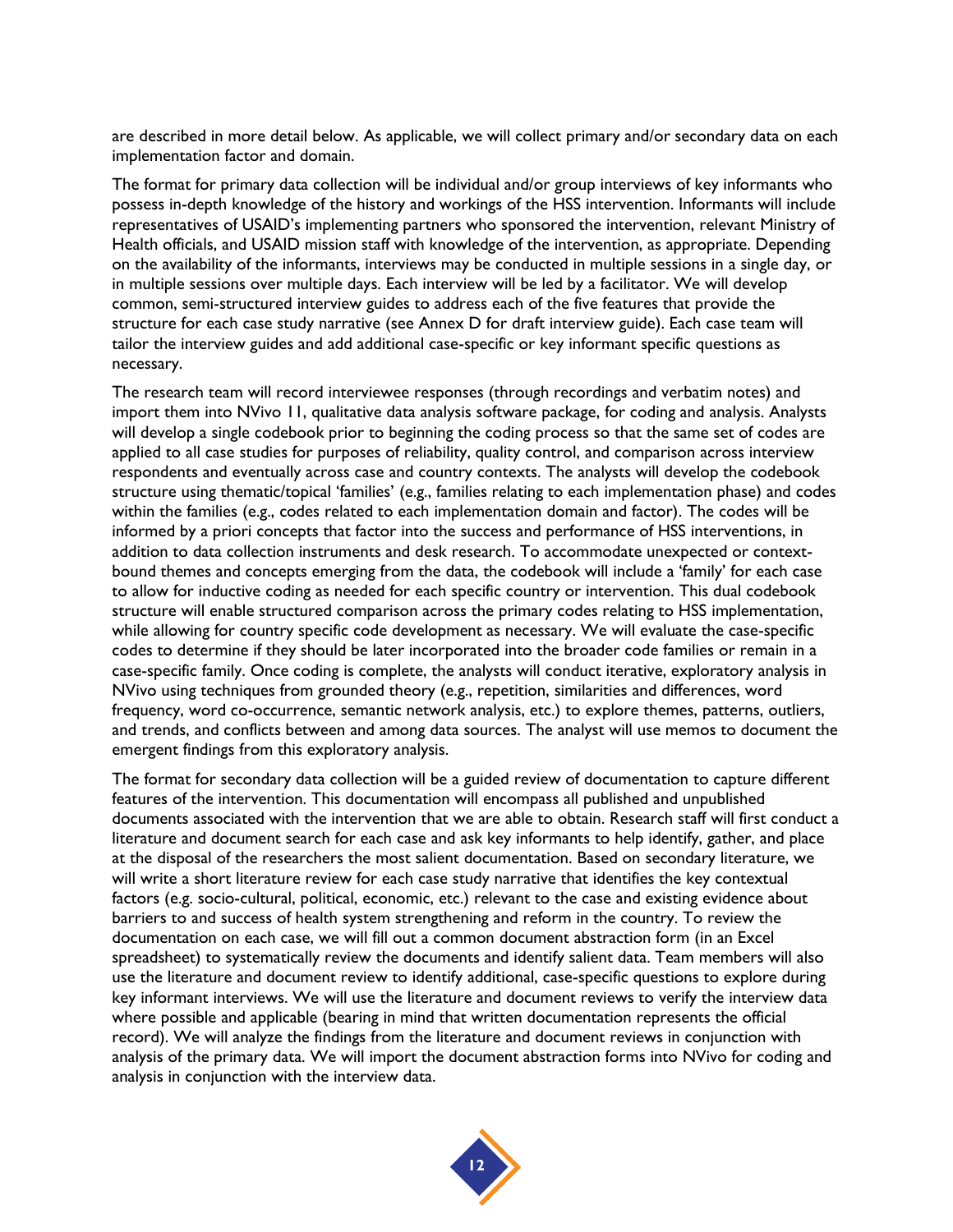The research team will ensure the reliability and validity (both external and internal) of our qualitative research in a several ways. We will revise our semi-structured interview guides and record review forms based on data collection for the first case before we begin data collection for the other five cases. We will use experienced researchers and ensure that all team members have a consistent and thorough understanding of the research goals and intent behind each question and probe. We will further use consistent data documentation procedures and structured, systematic analysis techniques using qualitative analysis software (e.g., NVivo) to ensure reliability, quality control, and cross case comparisons. Further, we will triangulate primary qualitative data with secondary data to improve the validity of findings from primary data. Finally, we will ask a few key informants to review and comment on the case narratives regarding coherence and validity. We also plan to have a TAG member review each case narrative to provide further expert review. We will finalize the case narratives based on this feedback.

### **3.3** Phase 3: Cross-case analysis

We will analyze the six descriptive narratives from Phase 2 to help generate explanations for successful HSS interventions. The cross-narrative analysis of Phase 3 will seek to build or strengthen the evidence base for the "how" and "why" of what works in HSS by determining which implementation domains and factors from the implementation framework influenced the success of the interventions. We will look for common and divergent factors that were present or absent across cases and contexts, and we will try to determine the relationships between the implementation factors and domains based on our findings. As an exploratory study, we hope these findings can provide some comment on the factors that may be associated with successful HSS implementation and inform future studies of HSS interventions.

A first step in the cross-narrative analysis will be exploratory: (1) to examine what the data in each narrative look like; and (2) to achieve a thorough understanding of the dynamics of each narrative before proceeding to cross-narrative explanations. We will use a variable-oriented strategy to analyze across the cases (Miles and Huberman 1994), such as unit-by-variable matrices to test the emergent findings (Bernard and Ryan 2010). This variable-oriented strategy will focus on the how the domains and factors within each of the four implementation phases that provide the structure for each narrative—preconditions, pre-implementation, implementation, and maintenance and evolution—are similar or divergent across the narratives. Studying variation among these features might indicate something about the nature and perhaps relative importance of different processes, or combination of processes, associated with successful interventions. It may also identify several paths to a similar outcome, or different paths to different outcomes. Further inductive thematic analysis may generate sub-variables of note within these features, and/or additional variables that contribute to a successful intervention, but which are not part of the implementation framework.

As was the case with the individual narratives, a key informant from each case will be asked to review the draft cross-narrative analysis and to provide comments to the researchers on its accuracy. Representative from the TAG will also provide comments on the cross-case narratives. The research team will finalize the analysis and narrative based on this feedback.

### **3.4** Phase 4: Policy recommendations

Translating new knowledge generated by the single narratives and the cross-narrative analysis can help policy makers make thoughtful decisions about how best to mount, support, and sustain HSS interventions. Phase 4 will focus on this translation of analysis findings for improved policy and practice by engaging experts in reviewing the findings, interpreting the implications, and proposing

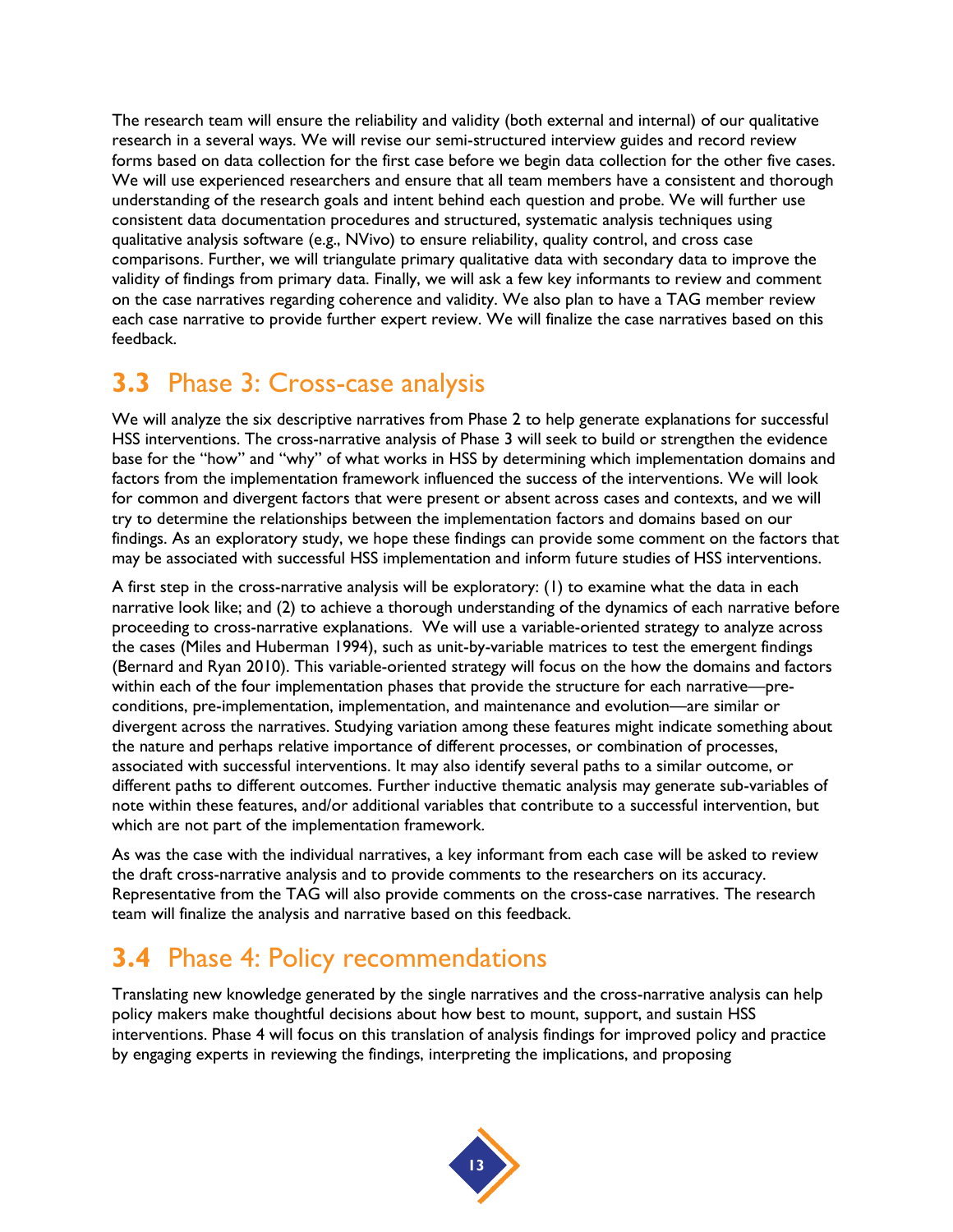recommendations. The type and strength of our recommendations will greatly depend on the nature of our findings.

The TAG will serve as a panel of experts during this Phase. Based on their reading of the cross-case analysis report, a presentation of the report and discussion with the researchers, and their professional experience and expert knowledge, (1) to judge the face validity of the analysis; (2) to identify the implications of the findings of the analysis for the practice of health system strengthening in resourceconstrained settings; and (3) to propose key policy recommendations grounded in the analysis. The research team will use this feedback and their own synthesis of the key findings to draft a 2-page policy brief that summarizes these implications and includes recommendations for decision-makers in different settings. The TAG will review and approve the policy brief before dissemination.

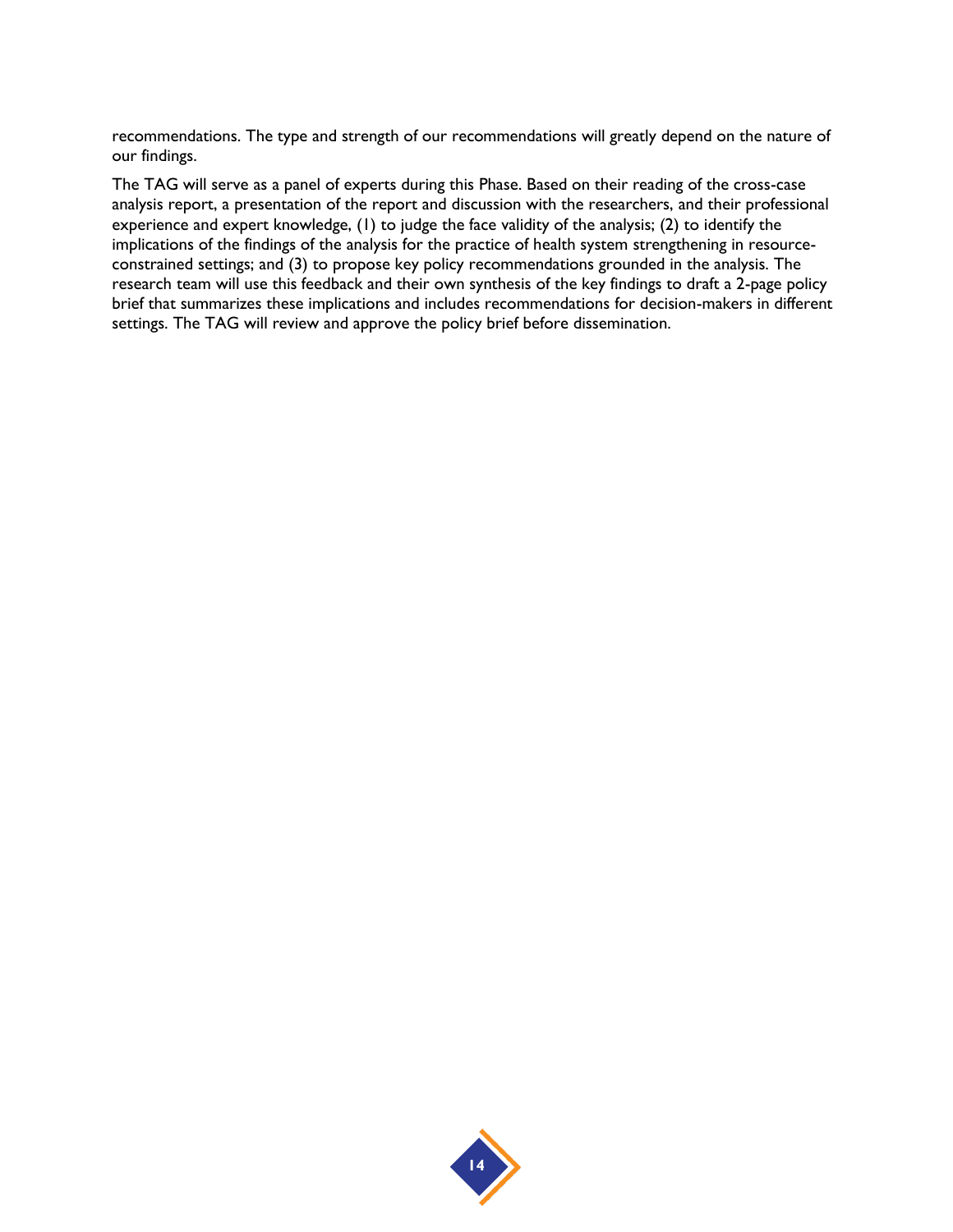## 4. IMPLEMENTATION

### **4.1** Research team

The research team will comprise staff of USAID and the Health Finance and Governance Project (HFG). Abigail Conrad (HFG) will be the principal investigator and will lead case study research with Daniela Rodriguez (JHSPH). Joe Naimoli (USAID/OHS) and Catherine Connor (HFG) will provide expertise and leadership to the project throughout. The data collection, analysis, and writing efforts will be further assisted by Sweta Saxena (USAID/OHS), Hannah Arem (USAID/OHS), Romana Haider (JHSPH), Edmund Keane (JHSPH), Cristina Sciuto (HFG), and Adam Koon (HFG).

### **4.2** Deliverables

The team will complete five deliverables during implementation period from October 2015 to September 2016:

- 5. Six descriptive case study narratives detailing the characteristics of successful interventions in different settings (based on both key informant interviews and document review);
- 6. One cross-case narrative, validated analytical paper that identifies patterns, processes, characteristics, and circumstances associated with successful HSS interventions across settings;
- 7. One set of recommendations for introducing and sustaining HSS interventions in low-resource countries, based on the cross-narrative analytical paper and formulated by a panel of experts;
- 8. One short policy brief, summarizing findings from the narratives and cross-case analysis to facilitate dissemination to a wider stakeholder audience;
- 9. Dissemination of findings, such as through a conference presentation.

### **4.3** Ethical considerations

To ensure that we collect data in an ethical and responsible way, the team will submit the study design and data collection instruments to Abt's Internal Review Board (IRB) and JHSPH's IRB for review and approval. We will adhere to Abt's IRB standards for data collection and use and Abt's procedures for secure data handling and storage. We will further ensure that Abt standards are compliant with USAID expectations and policies.

### **4.4** Quality Assurance

We will employ internal and external quality assurance policies and procedures to ensure that the study is conducted ethically and is of high quality. Abt employs both internal quality assurance through review of study design, data collection instruments, the study design, and all results by a methodological or subject matter expert. In addition, we will validate the results of each case study with a sample of key informants who we interviewed to ensure the accuracy of results. Finally, the TAG members will review case study and cross-case analysis results to ensure that study products are accurate, high quality, and provide useful recommendations.

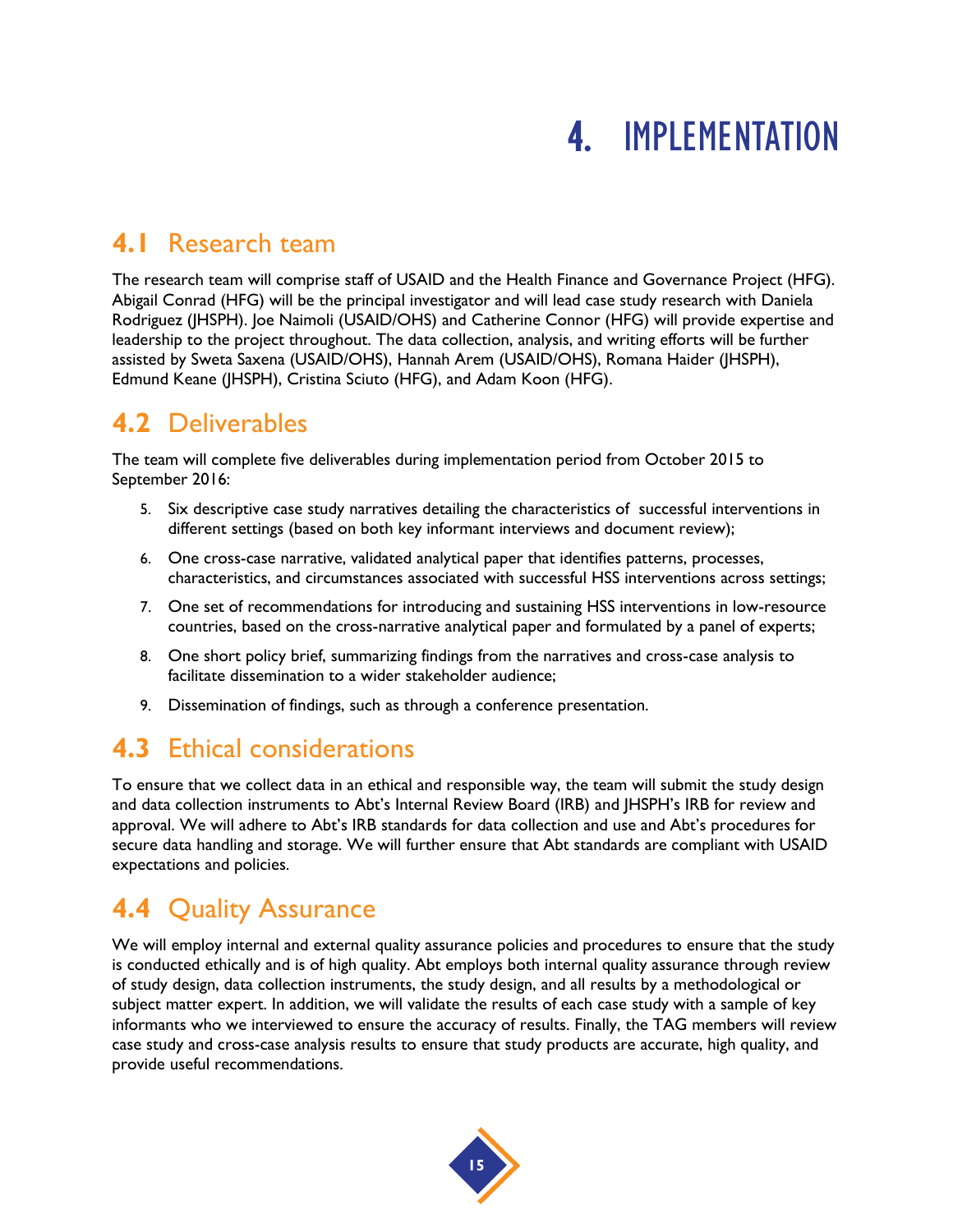## ANNEX A: USAID TECHNICAL ADVISORY GROUP (TAG)

The purpose of the USAID TAG is to oversee and support the research, and help ensure that the findings can be used by USAID staff in their programming of HSS activities and projects. TAG members possess expertise and awareness of HSS interventions/approaches, subject-matter expertise on one or more health areas typically targeted by HSS efforts, and familiarity with the country context in which many of these interventions are implemented. The TAG will comprise representatives of USAID Regional Bureaus, OHS, OCS, HIDN, PRH, and OHA.

There are three TAG responsibilities:

- 1. Participate in 3 consultative meetings during 2015-2016
	- a. First meeting: Provide feedback and guidance on the research objectives and design, criteria for case selection, accessing documentation, and identifying key informants.
	- b. Second meeting: Provide feedback on researchers' preliminary impressions from document review and key informant interviews.
	- c. Third meeting: Offer comments on cross-narrative analysis findings and preliminary recommendations.
- 2. Review key products of the research, including individual case narratives and the cross-case analysis report, and provide feedback and guidance to researchers on improving the products.
- 3. Assist with promoting the dissemination and uptake of findings as appropriate.

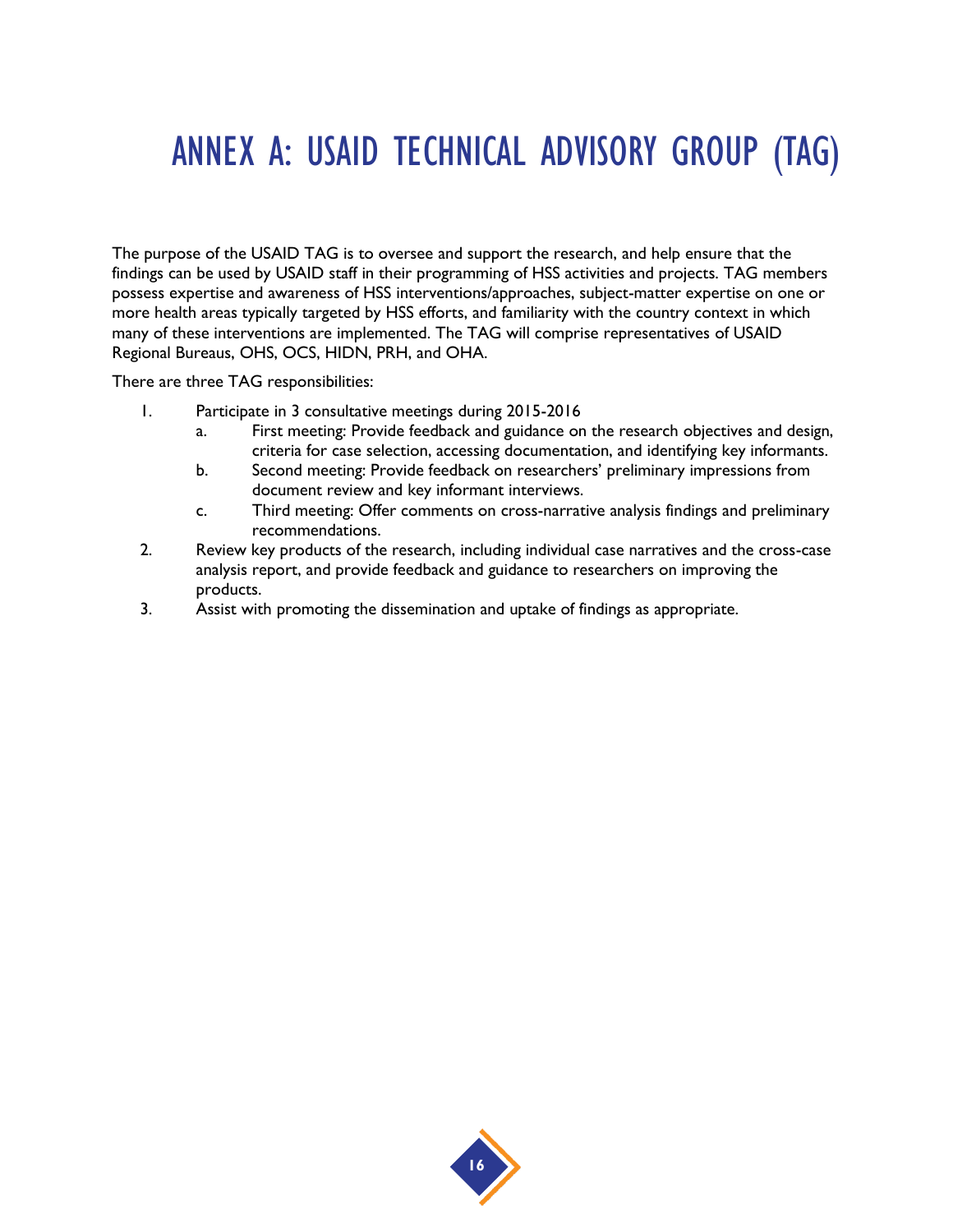## ANNEX B: CASE STUDY SELECTION PROCESS

| <b>Round</b>                             | <b>Criteria</b>                                                                              | Data source                                             | <b>Inclusion</b><br>criteria                                                                 | <b>Review method</b>                                                                           | No.<br>remaining<br>cases at<br>end of<br>round |
|------------------------------------------|----------------------------------------------------------------------------------------------|---------------------------------------------------------|----------------------------------------------------------------------------------------------|------------------------------------------------------------------------------------------------|-------------------------------------------------|
| (implementation<br>period)               | Submission states<br>implementation<br>period was<br>completed by<br>10/2015                 | Global Call<br>submission                               | Submission states<br>implementation<br>period was<br>completed by<br>10/2015                 | Entry of<br>implementation<br>dates to excel<br>from Global Call<br>submission                 | 108                                             |
|                                          | One of 13<br>identified types of<br>interventions<br>referencedi                             | Global Call<br>submission                               | One of 13<br>identified types of<br>interventions<br>referencedi                             | Text search for<br>interventions (and<br>similar terms)<br>using NVivo <sup>10</sup>           | 106                                             |
|                                          | One of 4 health<br>systems<br>outcomes<br>referencedii                                       | Global Call<br>submission                               | One of 4 health<br>systems outcomes<br>referencedii                                          | Text search for<br>outcomes (and<br>similar terms)<br>using NVivo <sup>11</sup>                | 62                                              |
| $\mathbf{2}$<br>(impact and<br>evidence) | Health impact<br>referencediii                                                               | Global Call<br>submission                               | Health impact<br>referencediii                                                               | Text search for<br>outcomes (and<br>similar terms)<br>using NVivo <sup>12</sup>                | 58                                              |
|                                          | At least one<br>health system<br>outcome and<br>health impact<br>referenced                  | Global Call<br>submission                               | At least one<br>health system<br>outcome and<br>health impact<br>referenced                  | Results in excel<br>from text search                                                           | 42                                              |
|                                          | One type of<br>documentation is<br>referenced for at<br>least one health<br>impact or health | Global Call<br>submission and<br>documents<br>submitted | One type of<br>documentation is<br>referenced for at<br>least one health<br>impact or health | Text search for<br>impacts and<br>outcomes (and<br>similar terms)<br>using NVivo <sup>13</sup> | 39                                              |

<sup>&</sup>lt;sup>13</sup> Cases that do not have matching search terms are reviewed to verify exclusion.



<sup>10</sup> Cases that do not have matching search terms are reviewed to verify exclusion.

<sup>&</sup>lt;sup>11</sup> Cases that do not have matching search terms are reviewed to verify exclusion.

<sup>&</sup>lt;sup>12</sup> Cases that do not have matching search terms are reviewed to verify exclusion.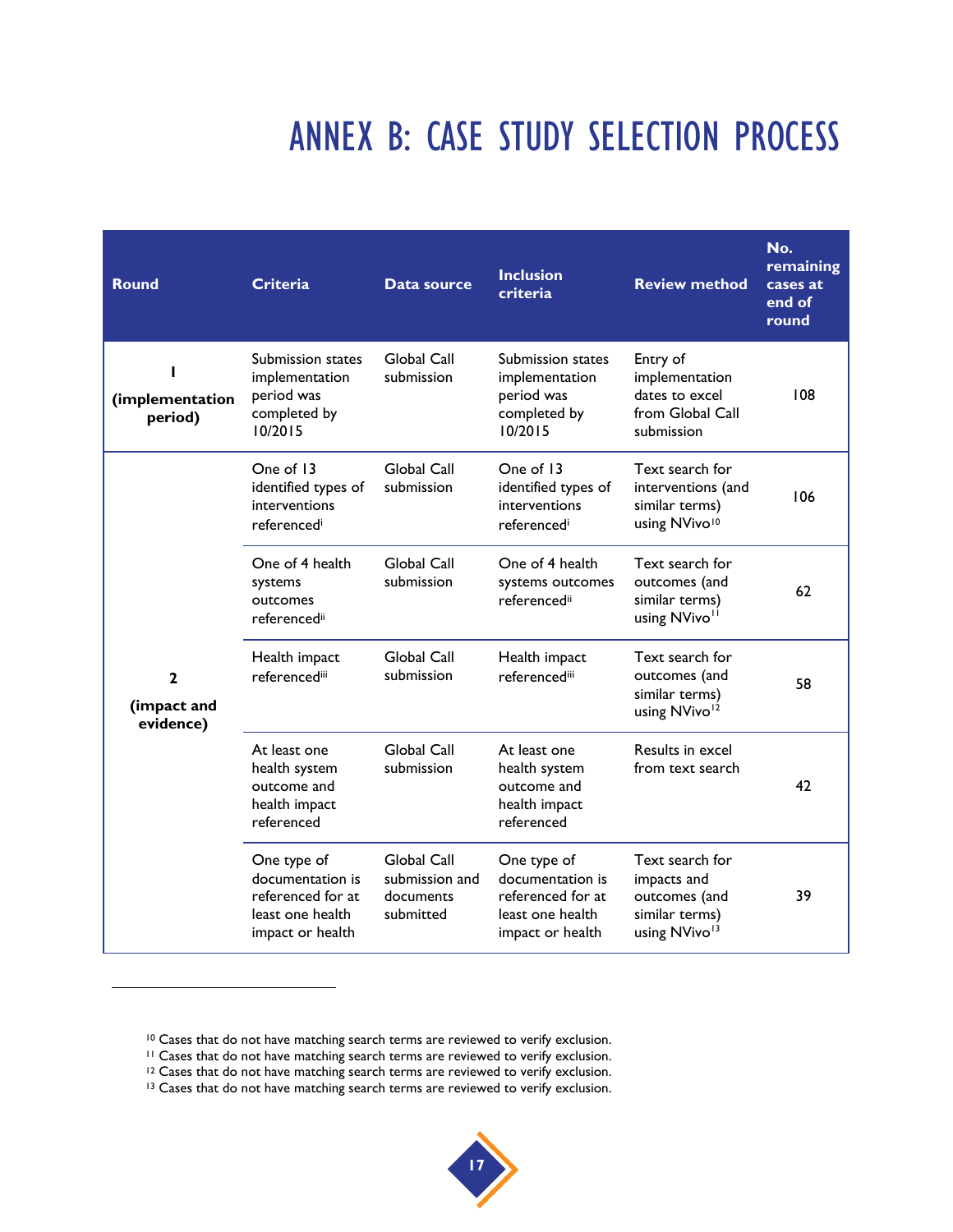|                        | system outcomeiv                                                                                                                                       |                           | system outcomeiv                                                                                                                            |                                                                                                                                             |                 |
|------------------------|--------------------------------------------------------------------------------------------------------------------------------------------------------|---------------------------|---------------------------------------------------------------------------------------------------------------------------------------------|---------------------------------------------------------------------------------------------------------------------------------------------|-----------------|
| $\mathbf{3}$<br>(HSS)  | At least 2<br>diseases targeted<br>referenced                                                                                                          | Global Call<br>submission | At least 2 diseases<br>targeted<br>referenced                                                                                               | Review<br>submission and<br>record number of<br>diseases <sup>14</sup>                                                                      | 28              |
|                        | At least 2 HSS<br><b>WHO</b> building<br>blocks targeted<br>and at least 2 sub-<br>systems functions<br>targeted                                       | Global Call<br>submission | At least 2 HSS<br><b>WHO</b> building<br>blocks targeted<br>and at least 2 sub-<br>systems functions<br>targeted                            | <b>Review</b><br>submission and<br>record number of<br>building blocks<br>and sub-systems <sup>15</sup>                                     | $10^{16}$       |
|                        | Intervention had<br>health system<br>outcome, health<br>impact and<br>targeted multiple<br>diseases and<br>health system<br>functions                  | Global Call<br>submission | Intervention had<br>health system<br>outcome, health<br>impact and<br>targeted multiple<br>diseases and<br>health system<br>functions       | <b>Review</b><br>submission and<br>verify case<br>criteria by two<br>team members<br>and third to<br>resolve<br>discrepancies <sup>17</sup> | $\overline{10}$ |
| 4<br>(robust HSS)      | Based on typology<br>of HSS we<br>developed, <sup>v</sup> case<br>addresses at least<br>2 health system<br>functions and at<br>least 3 sub-<br>systems | R <sub>3</sub> excel      | Based on typology<br>of HSS we<br>developed, v case<br>addresses at least<br>2 health system<br>functions and at<br>least 3 sub-<br>systems | Review excel and<br>categorize based<br>on total numbers<br>of health system<br>functions and sub-<br>systems<br>addressed                  | 3               |
|                        | Based on typology<br>of HSS we<br>developed, case<br>addresses at least<br>2 health system<br>functions and at<br>least 4 sub-<br>systems              | R <sub>3</sub> excel      | Based on typology<br>of HSS we<br>developed, case<br>addresses at least<br>2 health system<br>functions and at<br>least 4 sub-<br>systems   | Review excel and<br>categorize based<br>on total numbers<br>of health system<br>functions and sub-<br>systems<br>addressed                  | 7               |
| 5<br>(Final selection) | Out of cases, case<br>addressed highest<br>number of health                                                                                            | R4 excel                  | Out of cases, case<br>addressed highest<br>number of health                                                                                 | Select top 6 cases<br>according to<br>ranking                                                                                               | 6               |

<sup>14</sup> Team members did not review cases submitted by their institution.

l

<sup>15</sup> Team members did not review cases submitted by their institution.

<sup>16</sup> For this round, we consolidated five cases to one because multiple components of the intervention were submitted as different cases in the Global Call.

<sup>17</sup> Team members did not review cases submitted by their institution.

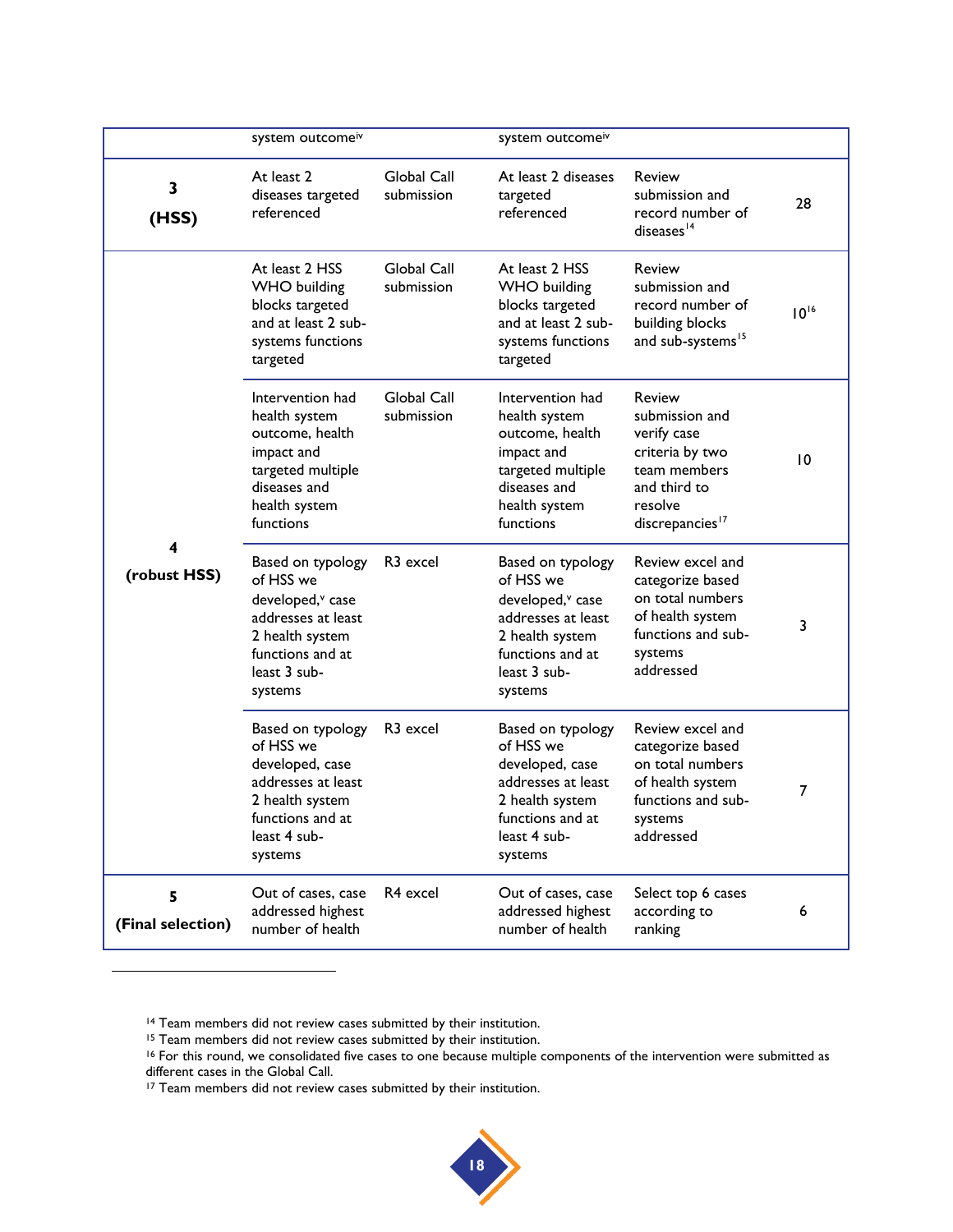| system functions<br>$(3)$ and sub-<br>systems $(4-5)$                                                                 |          | system functions<br>$(3)$ and sub-<br>systems $(4-5)$                                                                 |                                                                                                                                                                                                                                                                 |
|-----------------------------------------------------------------------------------------------------------------------|----------|-----------------------------------------------------------------------------------------------------------------------|-----------------------------------------------------------------------------------------------------------------------------------------------------------------------------------------------------------------------------------------------------------------|
| Inclusion of at<br>least one of each<br>of the 6 WHO<br>building blocks as<br>health system<br>functions<br>addressed | R4 excel | Inclusion of at<br>least one of each<br>of the 6 WHO<br>building blocks as<br>health system<br>functions<br>addressed | If each health<br>system function is<br>not represented<br>in top 6 ranked<br>cases, select next<br>on the list that<br>fulfills other<br>unrepresented<br>health system<br>function. Exclude<br>duplicate health<br>system function<br>cases by rank<br>order. |
| Country is not<br>represented by<br>another case                                                                      | R4 excel | Country is not<br>represented by<br>another case                                                                      | If there are<br>duplicate<br>countries in the<br>top 6 ranked<br>cases, replace<br>lower ranked<br>duplicate country<br>case and select<br>the next case in<br>ranking. Exclude<br>duplicate country<br>cases by rank<br>order.                                 |

<sup>i</sup>13 identified types of interventions and similar terms for search in NVivo:

| <b>Primary types of interventions</b> | <b>Other terms referencing interventions</b> |
|---------------------------------------|----------------------------------------------|
| 1. Accountability and engagement      | Community provider initiatives               |
| interventions                         | Women's groups                               |
|                                       | Participatory governance                     |
|                                       | Empowerment                                  |
|                                       | Patient perceived quality                    |
|                                       | Patient provider dialogue                    |
|                                       | Community monitoring                         |
|                                       | Citizen voice                                |
|                                       | Community scorecard (report card)            |
|                                       | Decentralization/centralization              |
|                                       | Local authority                              |
|                                       | Stewardship                                  |
|                                       | Decision-making                              |
|                                       | Ownership                                    |
|                                       | Consumer participation                       |
|                                       | Stakeholder participation                    |

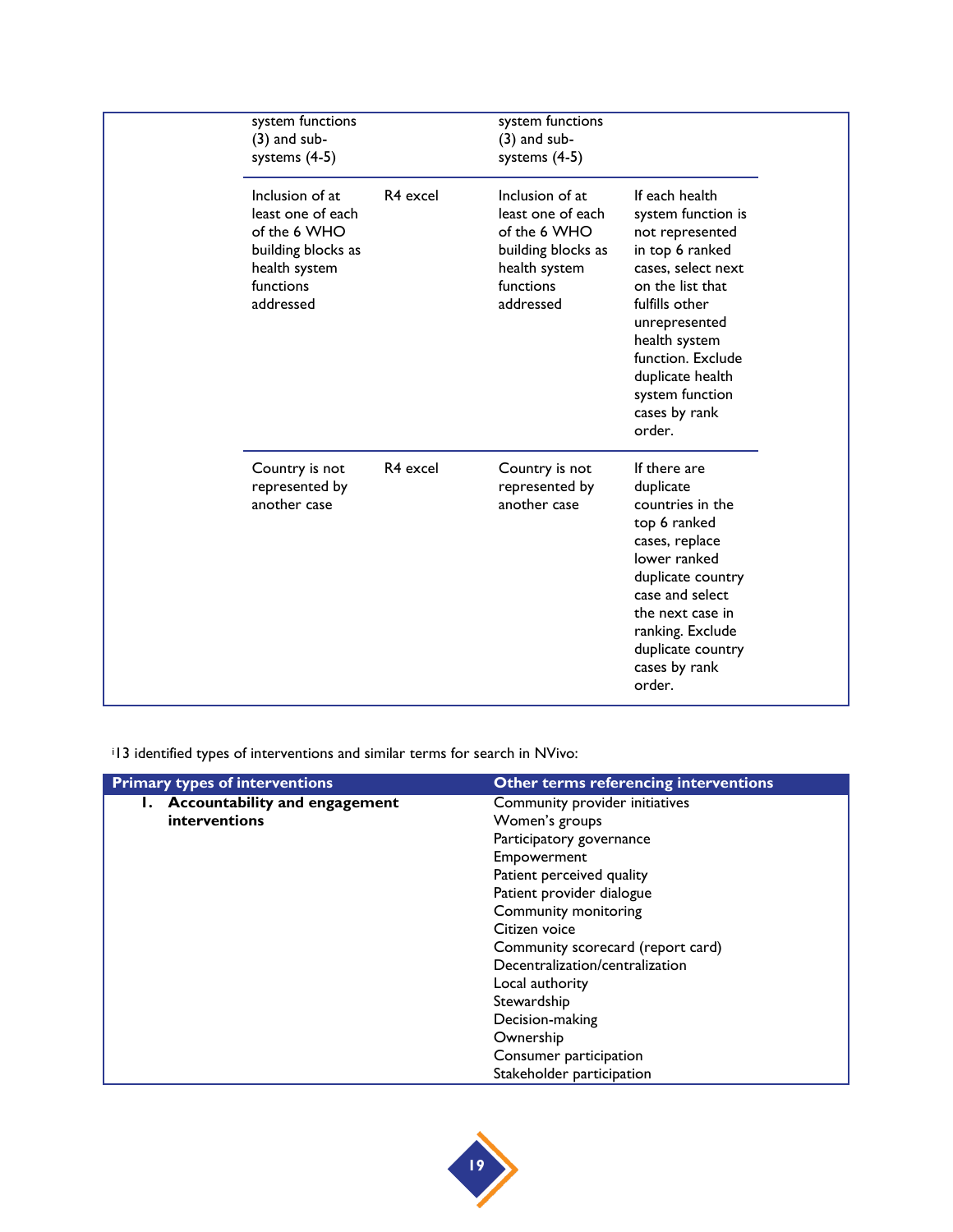| 2. | <b>Conditional cash transfers</b>         | Demand-side financing                        |
|----|-------------------------------------------|----------------------------------------------|
|    |                                           | Household initiatives                        |
|    |                                           | Social safety net                            |
|    |                                           |                                              |
|    |                                           | Cash payment                                 |
|    |                                           | Cost sharing                                 |
|    |                                           | Targeted payments                            |
|    |                                           | Behavior change support                      |
| 3. | Contracting out service provision         | Performance-based contracting                |
|    |                                           | <b>NGO</b>                                   |
|    |                                           | Private sector contracting                   |
|    |                                           | Private provider                             |
|    |                                           | Purchasing                                   |
|    |                                           | Private services                             |
| 4. | <b>Health insurance</b>                   | Coverage                                     |
|    |                                           | Health savings accounts                      |
|    |                                           | Cost-sharing                                 |
|    |                                           | Risk pooling                                 |
|    |                                           | Financial protection                         |
|    |                                           | Benefit package                              |
|    |                                           | Provider payment                             |
|    |                                           | Community based health insurance             |
|    |                                           | Social insurance                             |
|    |                                           | Social health insurance                      |
|    |                                           | Micro insurance                              |
|    |                                           | Premiums                                     |
|    |                                           | Co-payment                                   |
|    |                                           | Uninsured                                    |
|    |                                           | Private insurance                            |
|    |                                           | Reimbursements                               |
|    |                                           | Restrictions in coverage                     |
|    |                                           | Caps on coverage                             |
|    |                                           | Prior approvals                              |
|    |                                           |                                              |
| 5. | Health worker training to improve service | Information provision                        |
|    | delivery                                  | Skills development                           |
|    |                                           | Competency development                       |
|    |                                           | In-service                                   |
|    |                                           | Pre-service                                  |
|    |                                           | Continuing education                         |
|    |                                           | Job aids                                     |
|    |                                           | Provider/professional education              |
|    |                                           | Examinations                                 |
|    |                                           | Instruction                                  |
|    |                                           | Instructional design and delivery            |
|    |                                           | Skill mix                                    |
|    |                                           | Credentialing                                |
|    |                                           | Licensure                                    |
|    |                                           | Training materials                           |
|    |                                           | Audit and feedback                           |
| 6. | Information technology supports (m-       | ICT (information, communication, technology) |
|    | health/e-health)                          | Electronic health record                     |
|    |                                           | Mobile phone                                 |
|    |                                           | Text message                                 |
|    |                                           | SMS                                          |

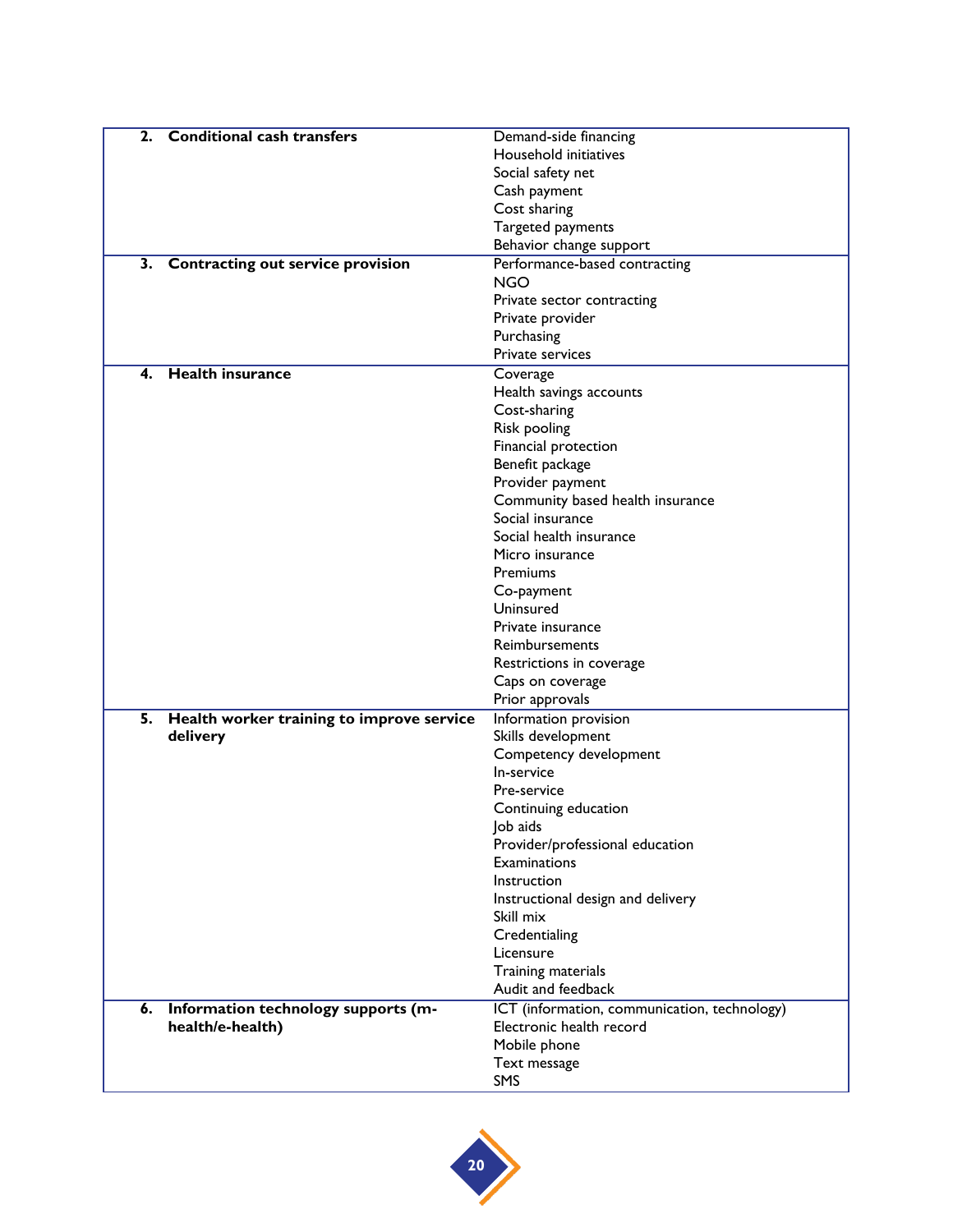|    |                                             | <b>Reminders</b>                               |
|----|---------------------------------------------|------------------------------------------------|
|    |                                             | Prompts                                        |
|    |                                             | Notification                                   |
|    |                                             | LMIS (logistics management information system) |
|    |                                             | Patient information system                     |
|    |                                             | Lab and pharmacy information system            |
|    |                                             |                                                |
|    |                                             | Patient scheduling                             |
|    |                                             | Patient tracking                               |
|    |                                             | Clinical decision support tool                 |
|    |                                             | Online database                                |
|    |                                             | Interoperability                               |
|    |                                             | <b>ICT</b>                                     |
|    |                                             | Quality monitoring                             |
|    |                                             | Safety monitoring                              |
| 7. | <b>Pharmaceutical systems strengthening</b> | Access                                         |
|    | initiatives                                 | Affordability                                  |
|    |                                             | Use                                            |
|    |                                             | Safety                                         |
|    |                                             | Efficacy                                       |
|    |                                             | Supply chain management                        |
|    |                                             | Procurement                                    |
|    |                                             |                                                |
|    |                                             | Distribution                                   |
|    |                                             | Pharmacovigilance                              |
|    |                                             | Surveillance                                   |
|    |                                             | Pharmacist                                     |
|    |                                             | Accredit/ing drug outlet                       |
|    |                                             | Availability                                   |
|    |                                             | Commodity security                             |
|    |                                             | Regulatory capacity                            |
|    |                                             | Stock management                               |
|    |                                             | Supervisor                                     |
|    |                                             | Sales and dispensing                           |
| 8. | Supply-side performance-based financing     | Performance-based initiatives                  |
|    | programs                                    | Payment for performance                        |
|    |                                             | Results-based financing                        |
|    |                                             |                                                |
|    |                                             | Contracting-in                                 |
|    |                                             | Public sector financing                        |
|    |                                             | <b>Financial incentives</b>                    |
|    |                                             | Performance based payment                      |
|    |                                             | Fee-for-service                                |
|    |                                             | Capitation                                     |
|    |                                             | Salary                                         |
|    |                                             | Prospective payment                            |
|    |                                             | Targeted payments                              |
|    | 9. Service integration                      | <b>Essential services</b>                      |
|    |                                             | Integrated package of care                     |
|    |                                             | Service delivery                               |
|    |                                             | Multiple service provision                     |
|    |                                             | Referral                                       |
|    |                                             | Team work                                      |
|    |                                             | Expanding access to care                       |
|    |                                             |                                                |
|    |                                             | One-stop shop                                  |
|    |                                             | Minimize duplication                           |
|    |                                             | Improving availability of care                 |

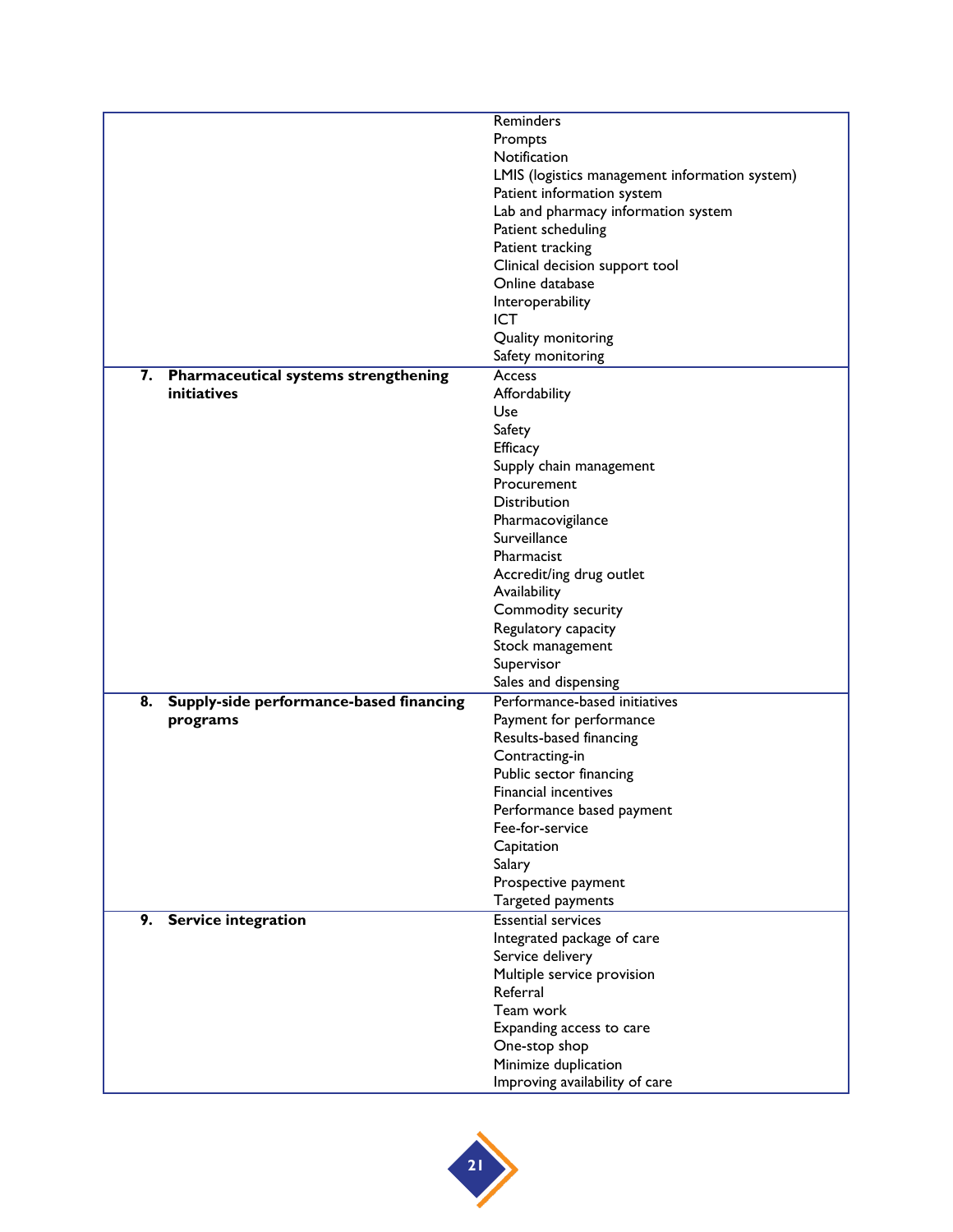|                                          | Improving access to care                     |
|------------------------------------------|----------------------------------------------|
|                                          | Culturally appropriate care                  |
|                                          | Case management                              |
|                                          | Supply of care                               |
|                                          | Continuity of care                           |
| 10. Strengthening health services at the | Community health worker                      |
| community level                          | Care shifting to peripheral facilities       |
|                                          | Home visits                                  |
|                                          | Community-based care                         |
|                                          | Care groups                                  |
|                                          | Community health education                   |
|                                          | Community-based services                     |
|                                          | Home-based delivery                          |
|                                          | Traditional birth attendants                 |
|                                          | Skilled attendance                           |
|                                          | Community-based delivery                     |
|                                          | Integrated community case management (ICCMM) |
|                                          | Community organized emergency referral       |
|                                          | Community-based interactions                 |
|                                          | Outreach                                     |

ii4 health systems outcomes and similar terms for search in NVivo:

| <b>Primary health systems outcomes</b> | Other terms referencing outcomes                       |
|----------------------------------------|--------------------------------------------------------|
| Improved service provision/quality     | Improved service provision<br>Improved service quality |
|                                        | Availability of care                                   |
|                                        | Culturally appropriate care<br>Drug stock-outs         |
|                                        | Vaccination coverage                                   |
|                                        | Prescribing practices                                  |
|                                        | Vitamin A coverage                                     |
|                                        | Drug availability                                      |
|                                        | Hospital care                                          |
|                                        | Service quality                                        |
|                                        | Quality of care                                        |
|                                        | Quality improvement                                    |
|                                        | Patient retention                                      |
|                                        | Physician-led care                                     |
|                                        | Non-physician-led care                                 |
|                                        | Patient satisfaction                                   |
|                                        | Facility-based                                         |
|                                        | Skilled attendance                                     |
|                                        | Reduced wait time                                      |
| Increased financial protection<br>2.   | Increased financial protection                         |
|                                        | Financial protection                                   |
|                                        | Out-of-pocket payments                                 |
|                                        | Out-of-pocket expenditures                             |
|                                        | Catastrophic health payments                           |
|                                        | Poverty                                                |
| Increased service utilization<br>3.    | Increased service utilization                          |
|                                        | Timely access to care                                  |

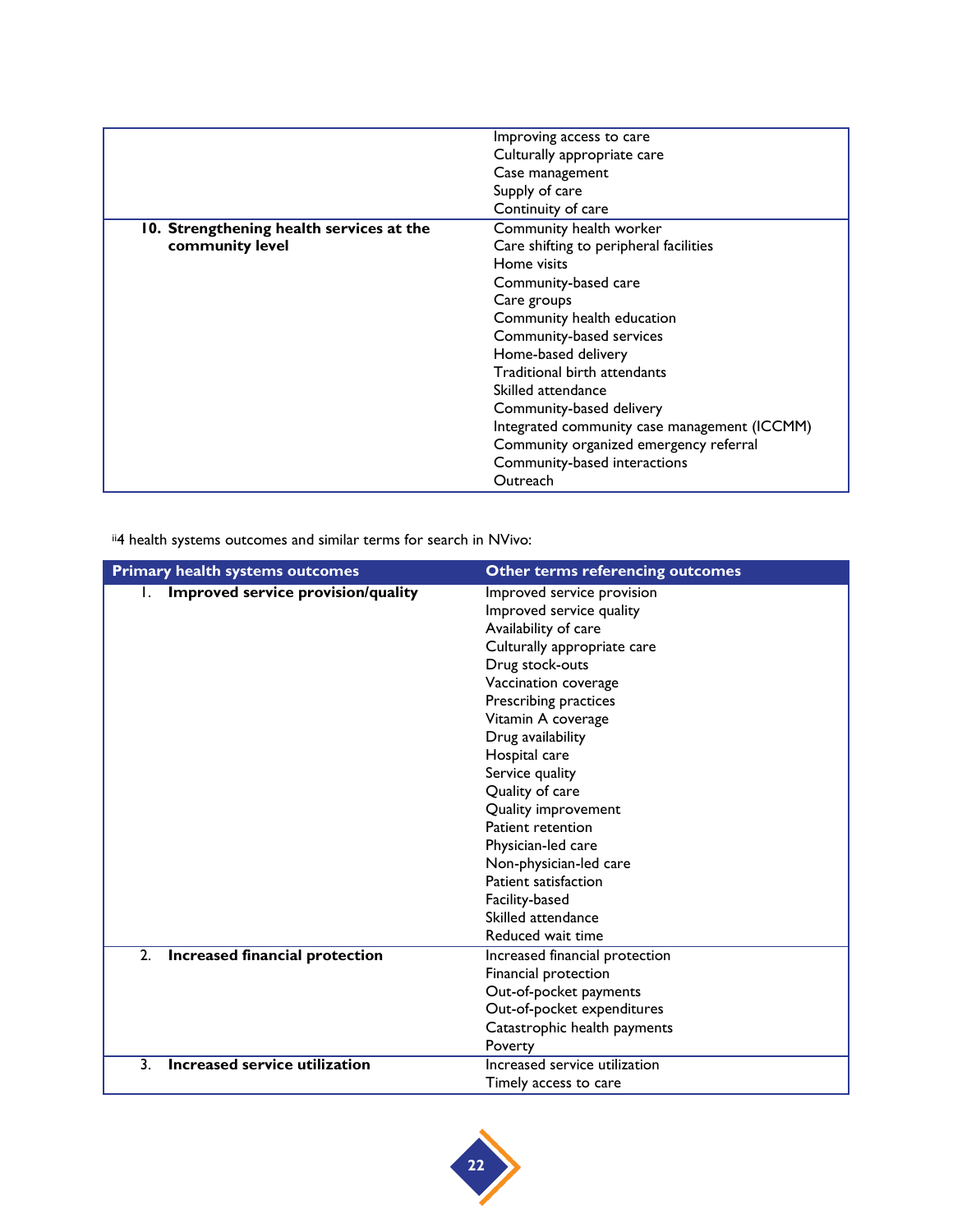|                                          | Timely attendance at clinics |
|------------------------------------------|------------------------------|
|                                          | Increased demand             |
|                                          | Improved demand              |
|                                          | Patient satisfaction         |
|                                          | Care-seeking behavior        |
|                                          | Attendance                   |
| <b>Uptake of healthy behaviors</b><br>4. | Healthy behaviors            |
|                                          | Behavior change              |
|                                          | Energy intake                |
|                                          | Feeding frequency            |
|                                          | Treatment completion rates   |
|                                          | Treatment adherence rates    |
|                                          | Patient compliance           |
|                                          | Patient adherence            |
|                                          | Contraceptive use            |
|                                          | Self-care                    |
|                                          | Home-based care              |
|                                          | Healthy practices            |
|                                          | Health promotion             |
|                                          | Disease prevention           |
|                                          | Adoption                     |
|                                          | Accelerator behavior         |

iii I health impact similar terms for search in NVivo: Reduced morbidity and mortality

| <b>Primary health impacts</b>                | Other terms referencing impacts |
|----------------------------------------------|---------------------------------|
| <b>Reduced morbidity and mortality</b><br>L. | Reduced morbidity               |
|                                              | Reduced mortality               |
|                                              | Reduced morbidity and mortality |
|                                              | Reduced mortality and morbidity |
|                                              | Infant weight                   |
|                                              | Child malnutrition              |
|                                              | Maternal malnutrition           |
|                                              | Low birth weight                |
|                                              | Self-reported illness           |
|                                              | Incidence                       |
|                                              | Birth complications             |
|                                              | Pain                            |
|                                              | Anxiety                         |
|                                              | Depression                      |
|                                              | Wasting                         |
|                                              | Mental disorders                |
|                                              | Infection                       |
|                                              | Prevalence                      |
|                                              | Non-communicable                |
|                                              | Communicable                    |
|                                              | All-cause mortality             |
|                                              | Under-five mortality            |
|                                              | Infant mortality                |
|                                              | Neonatal mortality              |
|                                              | Perinatal mortality             |
|                                              | Newborn mortality               |
|                                              | Maternal mortality              |

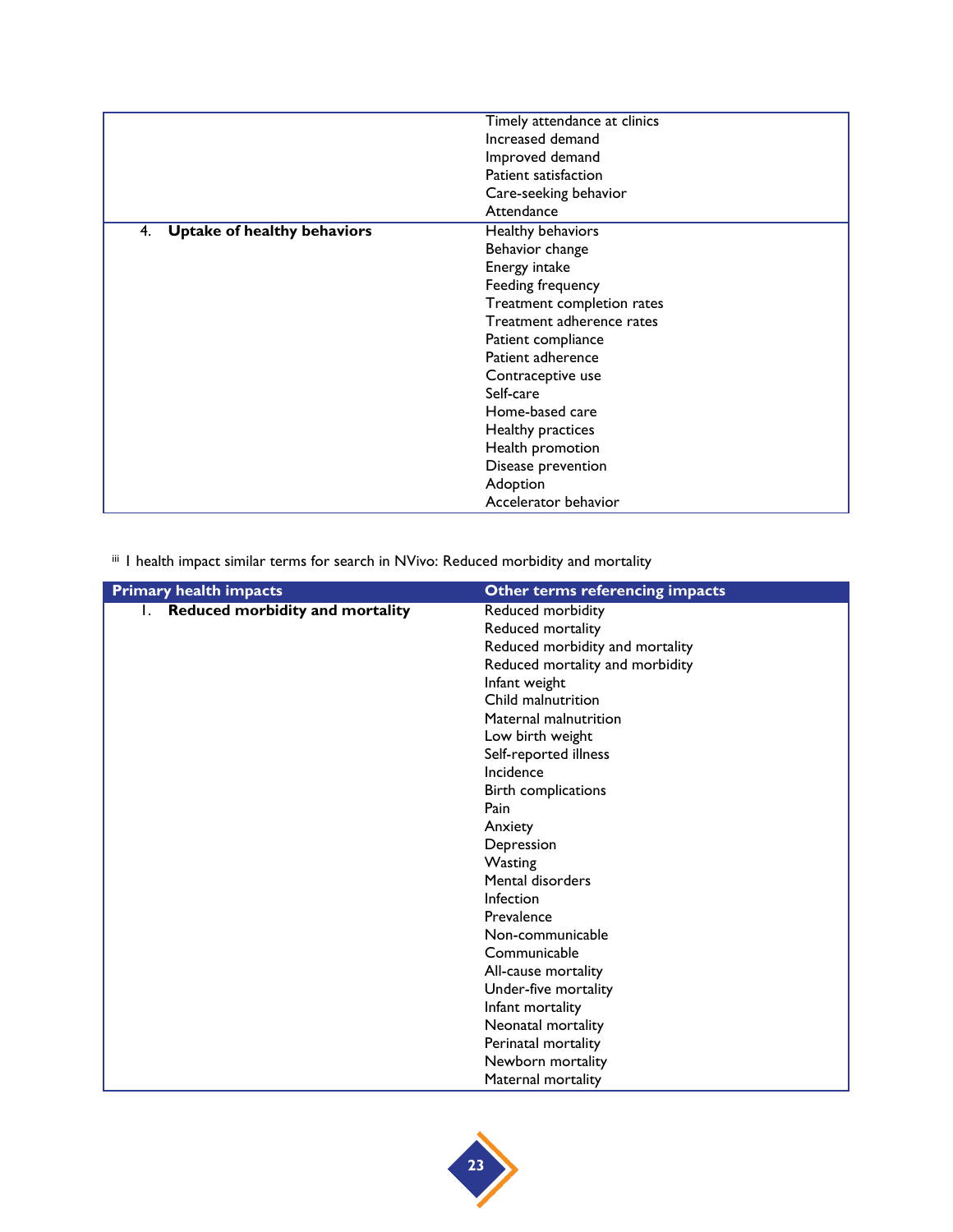| Cancer<br>mortality              |  |
|----------------------------------|--|
| $-$<br>mortality<br>allac<br>آαت |  |

| Primary term/criteria           | Other terms referencing evaluation |
|---------------------------------|------------------------------------|
| I. External evaluation (impact, | Survey                             |
| quantitative, performance)      | <b>DHS</b>                         |
| 2. M&E report                   | Evaluation                         |
|                                 | Monitoring                         |
|                                 | <b>Results</b>                     |
|                                 | Assessment                         |
|                                 | Increased                          |
|                                 | <b>Effects</b>                     |
|                                 | Quantitative evaluation            |
|                                 | Study                              |
|                                 | Research                           |
|                                 | Results                            |
|                                 | Indicators                         |
|                                 | Measure                            |
|                                 | Impact                             |
|                                 | Report                             |
|                                 | <b>RCT</b>                         |
|                                 | Experimental                       |
|                                 | Quasi-experimental                 |
|                                 | Randomized                         |
|                                 | Counterfactual                     |
|                                 | Control group                      |
| 3.<br>Manuscript                | Article                            |
|                                 | Chapter                            |
|                                 | <b>Book</b>                        |

iv Types of acceptable documentation or reference of evaluation of impact and similar terms for search in NVivo:

<sup>v</sup> We developed typology of categories for HSS interventions based on the levels and scope of health systems addressed, which we equate with robustness. The more primary health system functions and sub-systems that an intervention addresses, the closer the intervention is to being the ideal and "robust" HSS intervention that addresses all components of the health system functions and sub-systems. The typology we developed is as follows:

| <b>HSS typology</b><br>categories                              | No. diseases targeted | No. health system<br>functions targeted<br>(trumps no. sub-<br>systems) | No. sub-systems<br>targeted |
|----------------------------------------------------------------|-----------------------|-------------------------------------------------------------------------|-----------------------------|
| <b>Category A (HSS label)</b><br>but health system<br>support) |                       |                                                                         | ≥I                          |
| <b>Category B</b>                                              | $\geq$ 2              |                                                                         | $1-2$                       |
| <b>Category C</b>                                              | $\geq$ 2              |                                                                         | 3-6                         |
| <b>Category D</b>                                              | $\geq$ 2              |                                                                         | $\geq$ 3                    |
| <b>Category E</b>                                              | $\geq$ 2              | 2-6                                                                     | ≥4                          |
| <b>Category F (ideal)</b>                                      | $\geq$ 2              | 6                                                                       |                             |

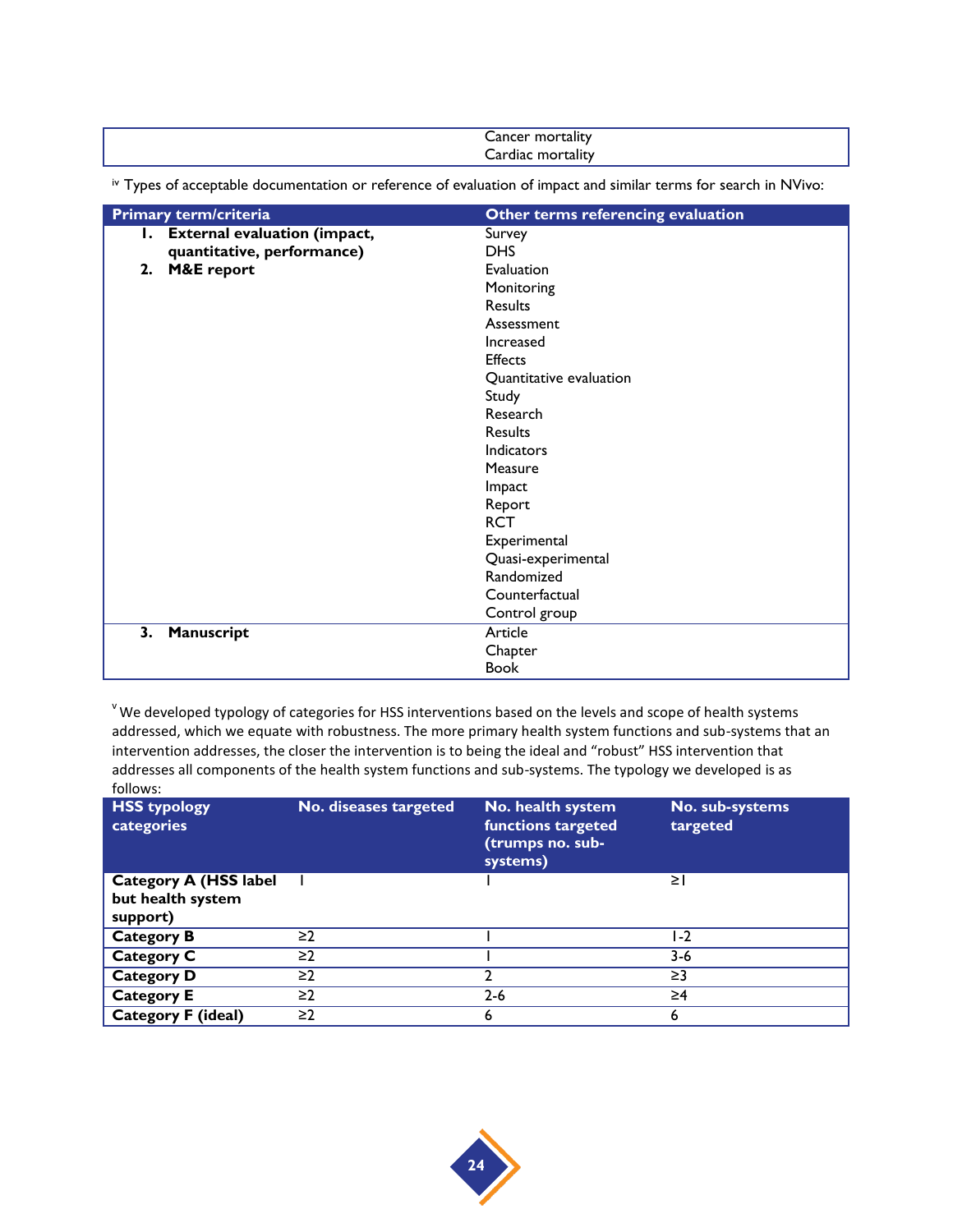## ANNEX C: DRAFT CASE STUDY NARRATIVE OUTLINE

- I. Introduction/overview of intervention
	- Dates of implementation
	- Where it was implemented
	- Roles of implementers and primary partners
	- Overall aim/objective
	- Brief summary of achieved outcomes
- II. Pre-conditions
	- Enabling environment
	- Implementation setting
	- Project design
- III. Pre-implementation
	- Implementation groundwork
- IV. Implementation
- V. Maintenance and evolution
	- Sustaining implementation
	- **•** Dissemination
- VI. Outcomes
	- Primary and secondary outcomes/impacts the intervention achieved
	- Objectives that were not met and why
	- Evidence of impact
	- Degree of agreement among stakeholders that the intervention was successful
- VII. Analysis and assessment
	- Factors that most supported the intervention's implementation and success
	- Factors that most hindered intervention's implementation and success
	- Intervention activities or systems that are ongoing/remain in place
	- Primary risks to the sustainability of the successes that resulted from the intervention

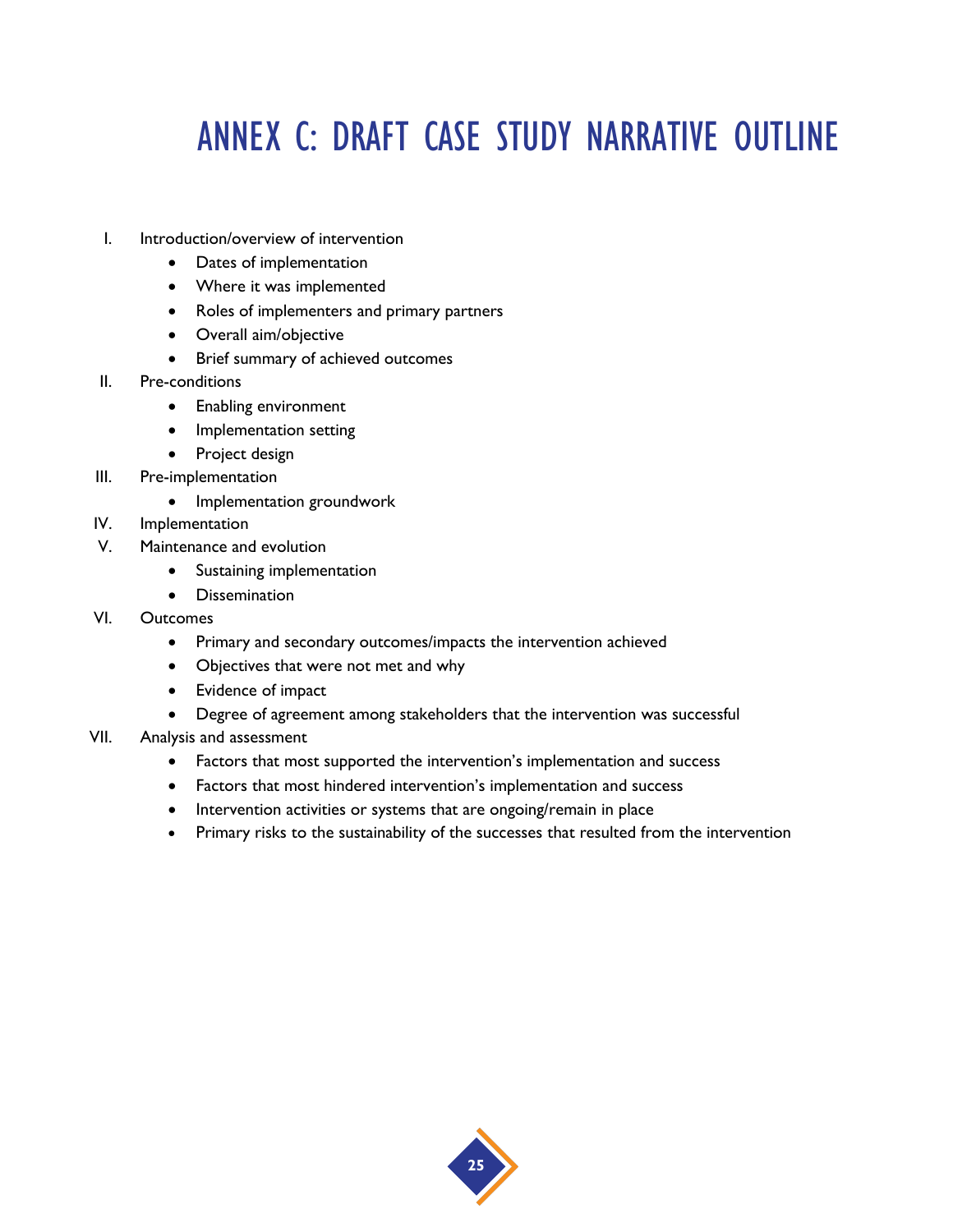## ANNEX D: KEY INFORMANT INTERVIEW GUIDE

Ask as many of the primary questions as is feasible given the time constraints and as are appropriate for the respondent. Ask probe questions as applicable.

#### Respondent's role

- 1. Can you tell me about your involvement with [PROJECT]?
	- a. When were you involved with [PROJECT]?
- 2. Who were you working for during that time? (e.g. Implementing partner (specify); USAID Mission; USAID HQ; government counterpart; other—specify)
	- a. What was your position or title with [PROJECT]?
	- b. Did you change organizations or positions during your time on [PROJECT]?

#### Pre-condition

- 3. What problem(s) was the [PROJECT] trying to solve?
	- a. Who felt this was an issue of concern? (e.g. MOH, US Mission, other stakeholders?)
	- b. Why did they see it as a concern?

PROBE: What evidence was this based on?

- c. Was there a country/government initiative or reform targeting this issue that the [PROJECT] was intended to support? Please describe briefly.
- 4. How did USAID decide to fund a project to address this problem? Who was involved in the decision?
	- a. What evidence was used to understand the issue?

PROBE: Evidence used by respondent or respondent's organization, other partners, local stakeholders, USG?

b. What approaches or activities did USAID specify in the RFA/RFP? (*Skip if can answer from documentation*)

PROBE: Did other stakeholders contribute to what was specified in the RFA/RFP?

- c. How did USAID decide what to include in the RFA/RFP? Did other stakeholders contribute?
- 5. How was this [PROJECT] selected to address [ISSUE]?
	- a. Who was involved in the selection?
- 6. Can you briefly describe the [PROJECT's] approach and activities?

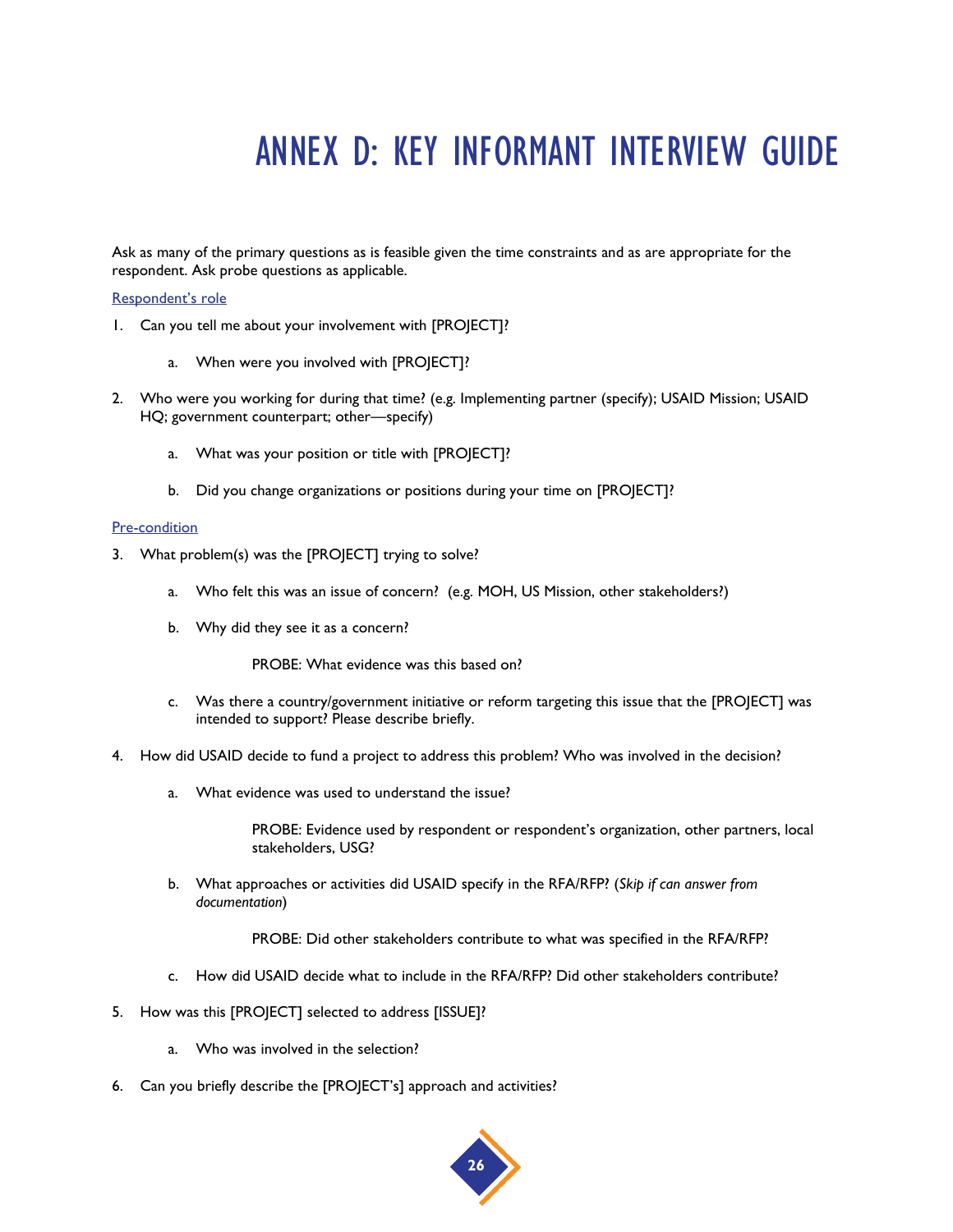- a. Which do you think were the most important activities?
- 7. During the work planning process, how were the specific activities used in [PROJECT] selected?
	- a. Who contributed to these decisions?

PROBE: Prime or subcontractors, US Mission, MOH, hospitals, [PROJECT] participants, beneficiaries

- b. What other information influenced the selection of the [PROJECT] interventions? (e.g. government priorities, new USAID/USG initiative, existing policies/regulations, new financing, etc.)
- c. Were other interventions considered but not selected?
- d. How much consensus was there between stakeholders about the design of the interventions?
- 8. How were the intervention sites identified? (e.g. hospital, school of nursing, etc.)
	- a. Who contributed to these decisions?
- 9. How were the activities designed to be appropriate for the local health system context?
	- a. How were planned activities piloted?
	- b. How were planned activities adapted to existing conditions during the [PROJECT]?

#### Pre-implementation

- 10. Were there any individuals or organizations who provided strong support for the [PROJECT]?
	- a. How did they promote [PROJECT] implementation?

PROBE: Did they promote implementation at individual sites or for particular activities?

- b. What are the reasons they supported the [PROJECT]? (e.g. specific to [PROJECT] or supportive to larger country initiative?)
- 11. Were there any individuals or organizations who delayed or impeded implementation of [PROJECT]?
	- a. How did they impede [PROJECT] implementation?
	- b. What are the main reasons they impeded it?
- 12. Can you tell me about the dynamics of the individuals and organizations working on [PROJECT]?
	- a. How did these evolve over time?

#### **Implementation**

- 13. How were [PROJECT] activities implemented?
	- a. Were all the activities implemented in all of the project sites? (*Skip if can answer from documentation*)

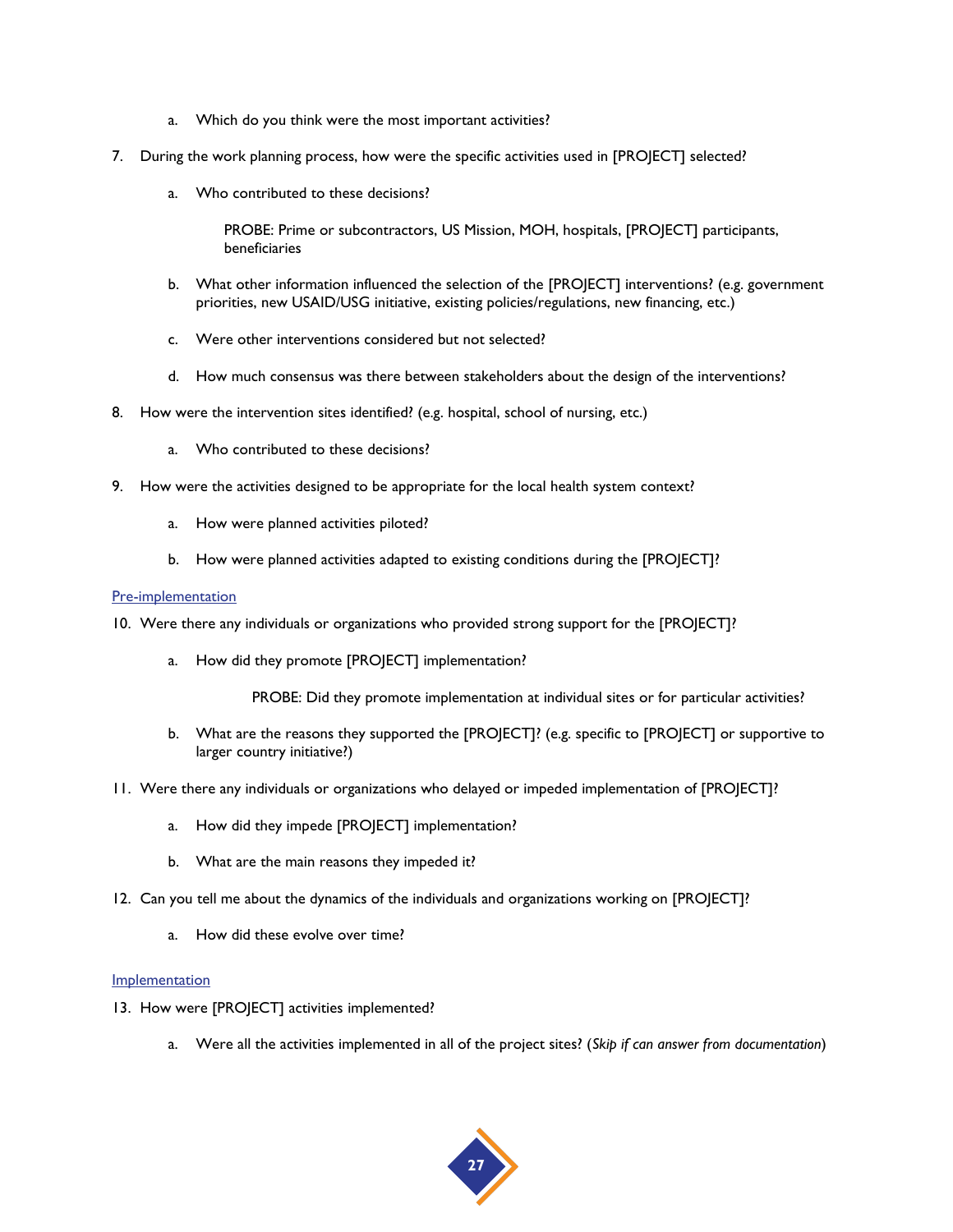- b. Were activities implemented in phases? (*If yes*) What were the phases? (*Skip if can answer from documentation*)
- c. Did the [PROJECT] activities change over time? (*If yes*) Why? (*Skip if can answer from documentation*)
- d. Were changes documented? (*If yes*) How? (*Skip if can answer from documentation*)
- e. How did contextual factors affect implementation? (e.g. social, economic, political, technological, etc.)
- 14. Was there consensus among different partners and stakeholders about how the [PROJECT] was implemented?
- 15. Where did the resources for [PROJECT] implementation come from? (e.g. [PROJECT]/[PARTNER], USG, government, others) (*Skip if can answer from documentation*)
	- a. Was there enough funding and other resources to support [PROJECT] implementation?

PROBE: financial, technical, human, technological.

- b. (*If there was a shortage of resources*) How was the shortage addressed?
- 16. What challenges were faced during day-to-day [PROJECT] implementation?
	- a. Were there any issues with policies or regulations?
	- b. How did [PROJECT] address these challenges?
- 17. How were [PROJECT] activities monitored and/or evaluated? (*Skip if can answer from documentation*)
	- a. Who was responsible for monitoring implementation progress? Was this part of standard implementing practices?
	- b. Was an evaluation conducted? By whom? Who requested it? Who paid for it?
	- c. How were findings from M&E incorporated into implementation?
	- d. What was the response to M&E findings?
- 18. What dissemination activities were undertaken during [PROJECT]? (e.g. small-scale meetings at [PROJECT] sites, national workshops presenting findings, feedback sessions to USG, etc.) (*Skip if can answer from documentation*)
	- a. How was feedback disseminated throughout [PROJECT]? (e.g. [PROJECT] participants, end-of-theline beneficiaries and policymakers)

#### Maintenance and evolution

- 19. What was done during [PROJECT] to support continuation of activities after [PROJECT] ended?
	- a. What role did [PARTNER] or others have in helping to sustain the activities?

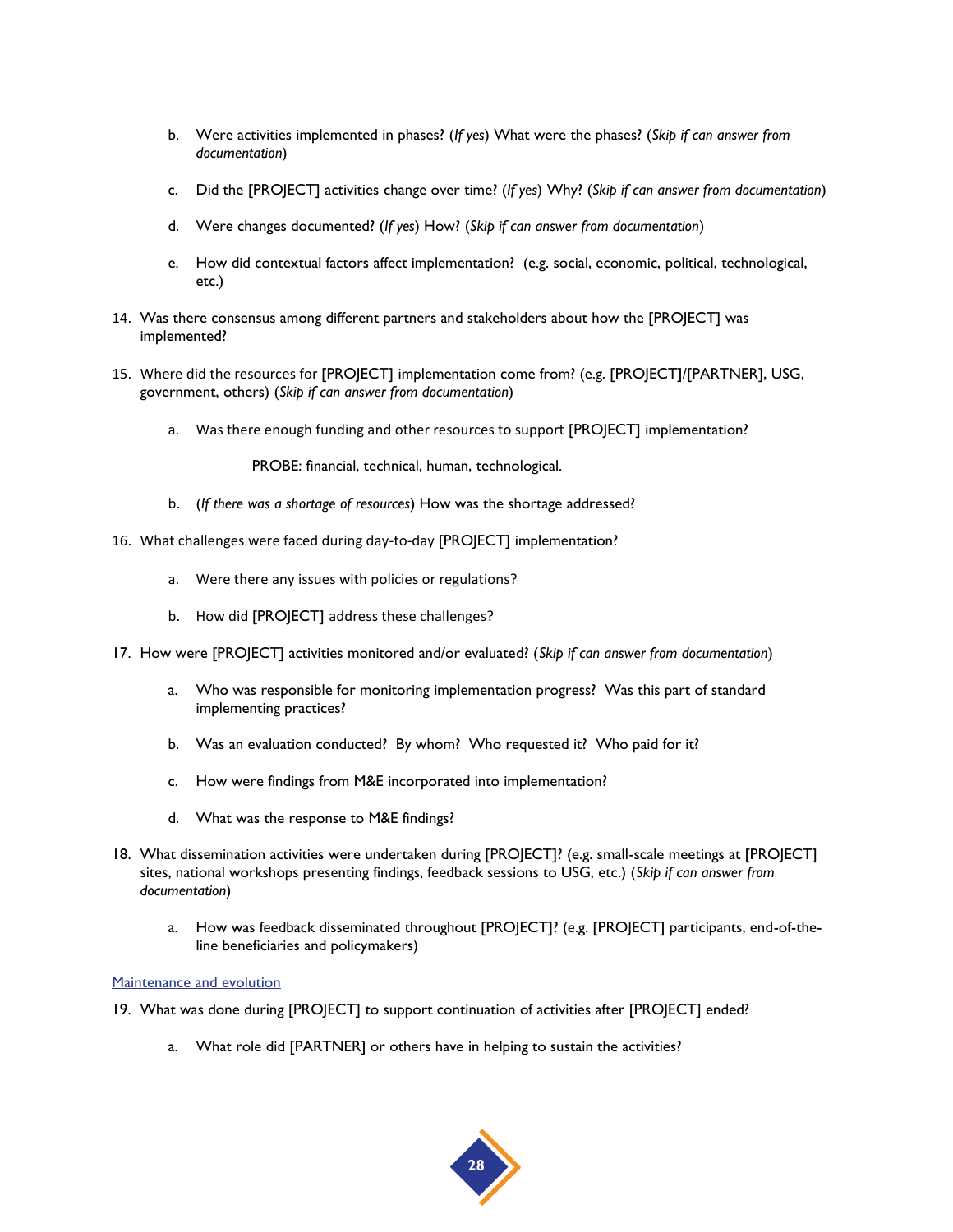- b. What role did others play in sustaining the activities? (e.g. US Mission, MOH, intervention sites, communities)
- 20. What is the current status of activities included in [PROJECT]?
	- a. Who has taken responsibility for sustaining the interventions? (e.g. financial, organizational, technical responsibility)
	- b. What are the long-term prospects of the interventions?
	- c. What, if any, are the plans to scale-up/expand the interventions from [PROJECT]? (e.g. same country, other settings)

#### **Reflections**

- 21. What do you think were the impacts of [PROJECT]? (e.g. changes in health status, improved service delivery, increased quality of services.)
- 22. Were there any consequences from [PROJECT] that were unintended or unexpected?
- 23. What were some challenges to the overall implementation of [PROJECT]?
	- a. How could have these been addressed during the implementation period?
	- b. Do these challenges remain an issue today? Why?
- 24. What were the key factors that led to the success of [PROJECT]?
- 25. What are some lessons learned from implementing this intervention that you would take forward on other projects of this nature?
- 26. Is there anything else we have not discussed that you would like to share about the implementation of [PROJECT]?
- 27. Do you have any questions for us?

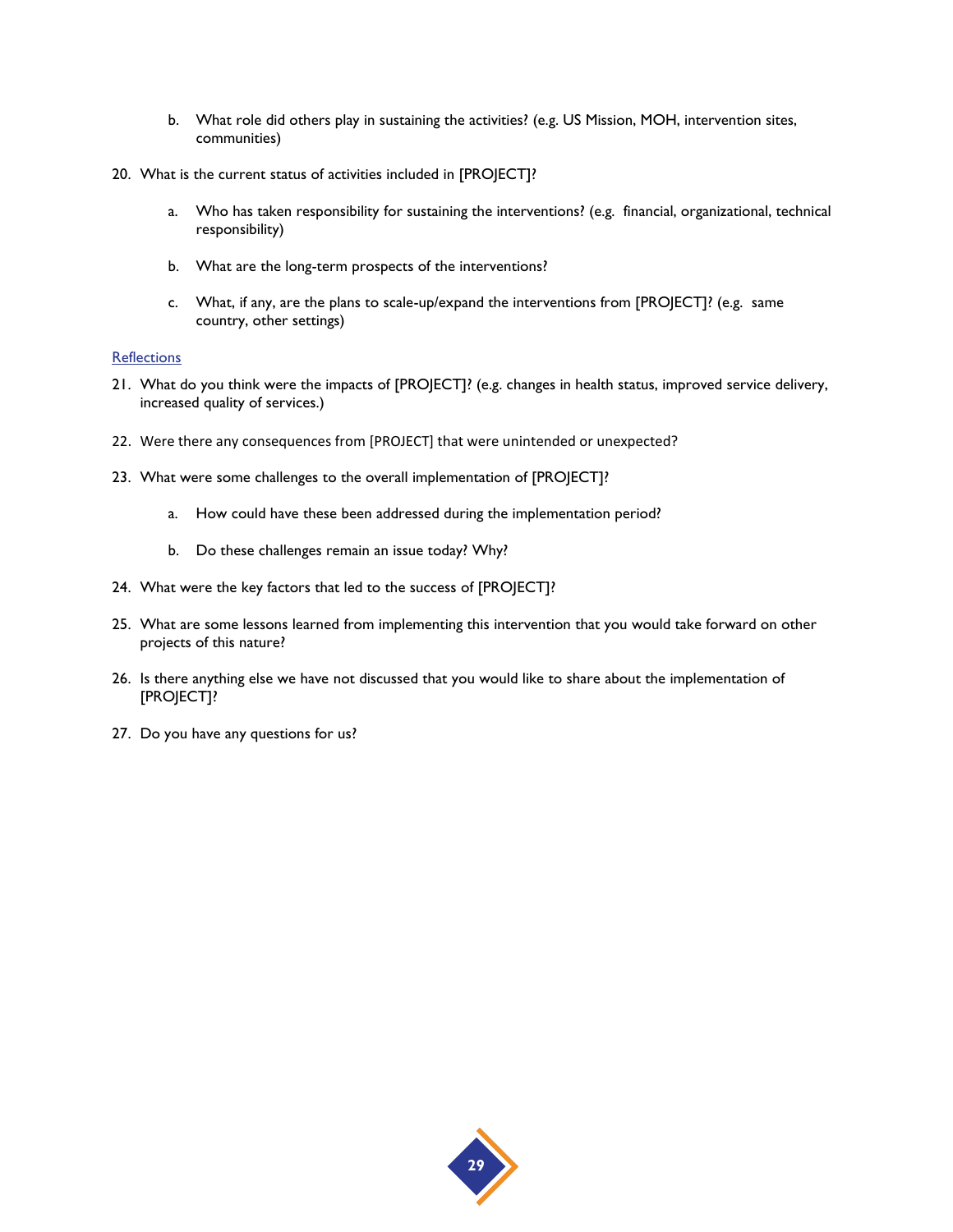## ANNEX E: BIBLIOGRAPHY

- Adam, Taghreed, Justine Hsu, Don de Savigny, John N. Lavis, John-Arne Rottingen, and Sara Bennett. 2012. Evaluating health systems strengthening interventions in low-income and middle-income countries: are we asking the right questions? *Health Policy and Planning* 27:iv9-iv19.
- Bernard, Russell H. and Ryan, Gery W. 2010. Analysing Qualitative Data: Systematic Approaches. Los Angeles: Sage Publications.
- Damschroder, Laura J., David C. Aron, Rosalind E. Keith, Susan R. Kirsh, Jeffry A. Alexander, and Julie C. Lowery. 2009. Fostering implementation of health services research findings into practice: A consolidated framework for advancing implementation science. *Implementation Science* 4: 50.
- GHI. 2012. Global Health Initiative Principle Paper: Health Systems Strengthening, Draft 6. Washington, DC: Global Health Initiative, the U.S. Government.
- Hatt, Laurel, Ben Johns, Catherine Connor, Megan Meline, Matt Kukla, and Kaelan Moat. 2015. Impact of Health Systems Strengthening on Health. Bethesda, MD: Health Finance & Governance Project, Abt Associates.
- Kilbourne, Amy M., Mary S. Neumann, Harold A. Pincus, Mark S. Bauer, and Ronald Stall. 2007. Implementing evidence-based interventions in health care: Application of the replicating effective programs framework. *Implementation Science* 2:42.
- Miles, Matthew B. and A. Michael Huberman. 1994. Qualitative Data Analysis: An Expanded Sourcebook. Thousand Oaks, CA: SAGE Publications, Inc.
- Strauss, Anselm, and Juliet M. Corbin, eds. 1997. Grounded Theory in Practice. Thousand Oaks, CA: SAGE Publications, Inc.
- Travis, Phyllida, Sarah Bennett, Andy Haines, Tikki Pang, Zulfiqar Bhutta, Adnan Hyder, Nancy Pielemeier, Anne Mills, and Timothy Evans. 2004. Overcoming health-systems constraints to achieve the Millennium Development Goals. Lancet 364:900-906.
- WHO. 2007. Everybody's Business: Strengthening Health Systems to Improve Health Outcomes, WHO's Framework for Action. Geneva: World Health Organization.
- WHO. 2011. Health Systems Strengthening Glossary. Geneva: World Health Organization.